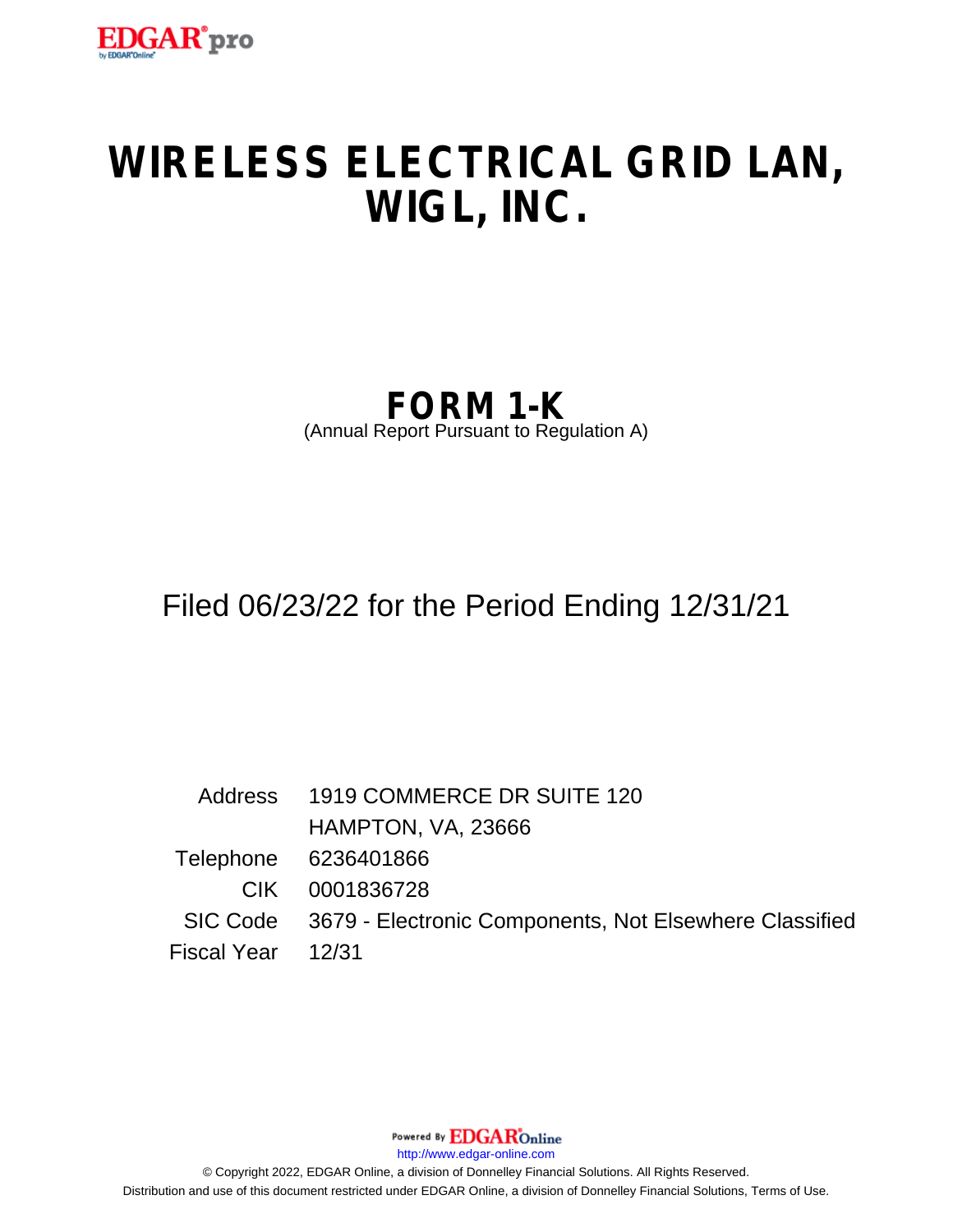# Form 1-K Issuer Information

## FORM 1- $K$

# **OMB APPROVAL**

OMB Number: ��####-####

Estimated average burden hours per response: \*\*\*

# 1-K: Filer Information

| <b>Issuer CIK</b>                                                                                                               | 0001836728                   |
|---------------------------------------------------------------------------------------------------------------------------------|------------------------------|
| Issuer CCC                                                                                                                      | <b>XXXXXXXX</b>              |
| Is filer a shell company?                                                                                                       | $\Box$ Yes $\boxtimes$ No    |
| Is the electronic copy of an official filing submitted in<br>paper format?                                                      | $\Box$                       |
| File Number                                                                                                                     | $\bullet$                    |
| Is this filing by a successor company pursuant to Rule<br>$257(b)(5)$ resulting from a merger or other business<br>combination? | $\Box$ Yes $\boxtimes$ No    |
| <b>Successor File Number</b>                                                                                                    | $\bullet$                    |
| Is this a LIVE or TEST Filing?                                                                                                  | $\Sigma$ LIVE $\square$ TEST |
| Would you like a Return Copy?                                                                                                   | $\Box$                       |
| Period                                                                                                                          | $12 - 31 - 2021$             |
| <b>Submission Contact Information</b>                                                                                           |                              |
| Name                                                                                                                            | $\bullet$                    |
| Phone                                                                                                                           | $\bullet$                    |
| E-Mail Address                                                                                                                  | $\bullet$                    |
| Notify via Filing Website only?                                                                                                 | $\Box$                       |

**UNITED STATE** 

SECURITIES AND EXCHANGE COMMISSION Washington, D.C. 20549

 ${\bf FORM}$  1-K

# 1-K: Tab 1 Notification

| This Form 1-K is to provide an                            | $\Box$ Annual Report $\boxtimes$ Special Financial Report for the fiscal year |
|-----------------------------------------------------------|-------------------------------------------------------------------------------|
| Fiscal Year End                                           | $12 - 31 - 2021$                                                              |
| Exact name of issuer as specified in the issuer's charter | Wireless electrical Grid LAN, WiGL, Inc.                                      |
| <b>CIK</b>                                                | $0001836728 \spadesuit$                                                       |
| Jurisdiction of Incorporation / Organization              | <b>VIRGINIA ♦</b>                                                             |
| I.R.S. Employer Identification Number                     | 84-4888797 $\bullet$                                                          |
| <b>Address of Principal Executive Offices</b>             |                                                                               |
| Address 1                                                 | 1919 Commerce Dr Suite 120                                                    |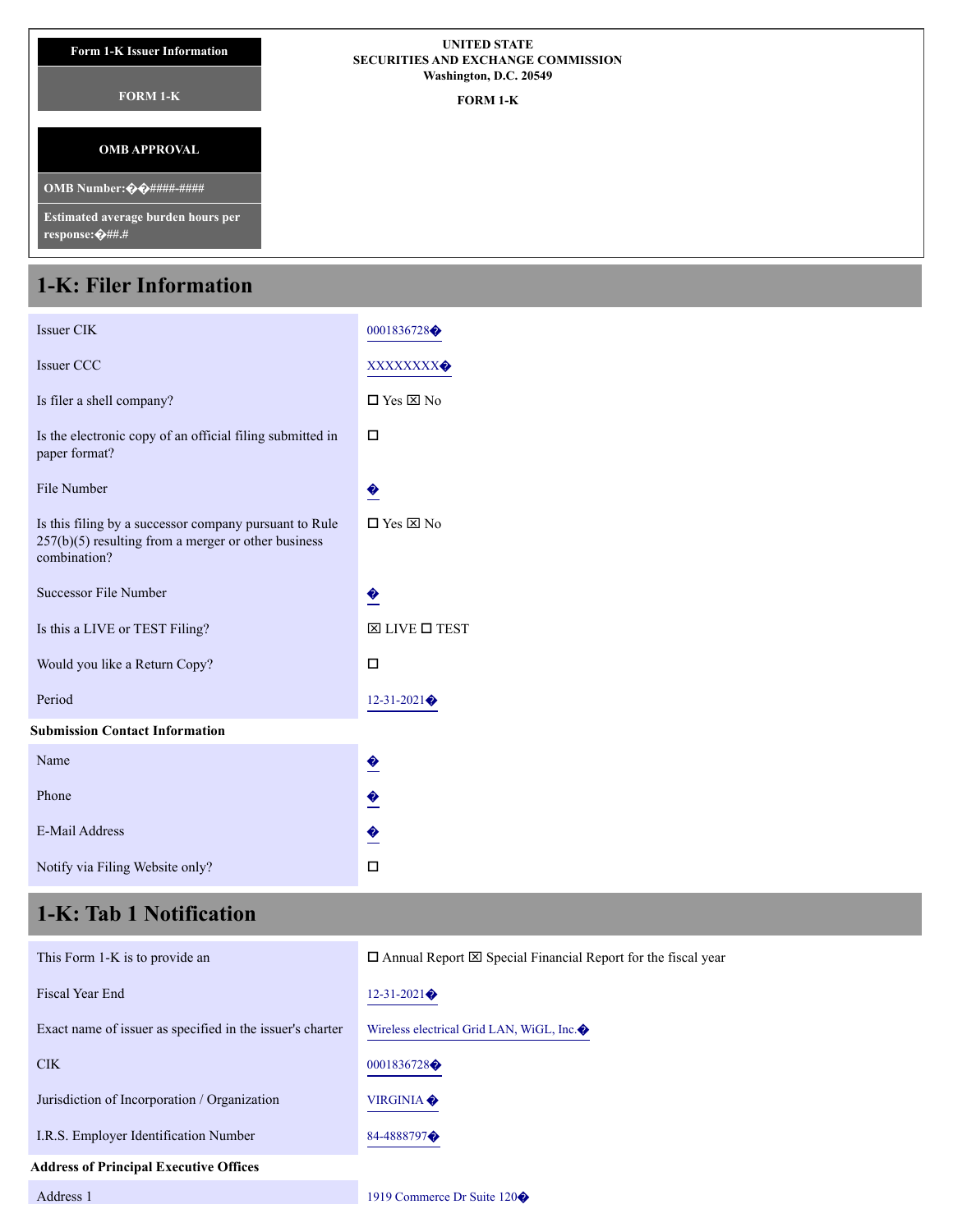| ♠ |
|---|
|   |

Mailing Zip/ Postal Code 23666� 23666� 23666� 23666� 23666� 23666� 23666� 23666� 23666� 23666� 23666� 23666� 23666� 23666� 23666� 23666� 23666� 23666� 23666� 23666� 23666� 23666� 23666� 23666� 23666� 23666� 23666� 23666� 2

Title of each class of securities issued pursuant to Regulation A

City Hampton�

State/Country VIRGINIA �

Phone 757-788-8765� 757-788-8765� 757-788-8765� 757-788-8765� 757-788-8765� 757-788-8765� 757-788-8765� 757-788-8765� 757-788-8765� 757-788-8765� 757-788-8765� 757-788-8765� 757-788-8765� 757-788-8765� 757-788-8765� 757-7

Common Stock $\bigcirc$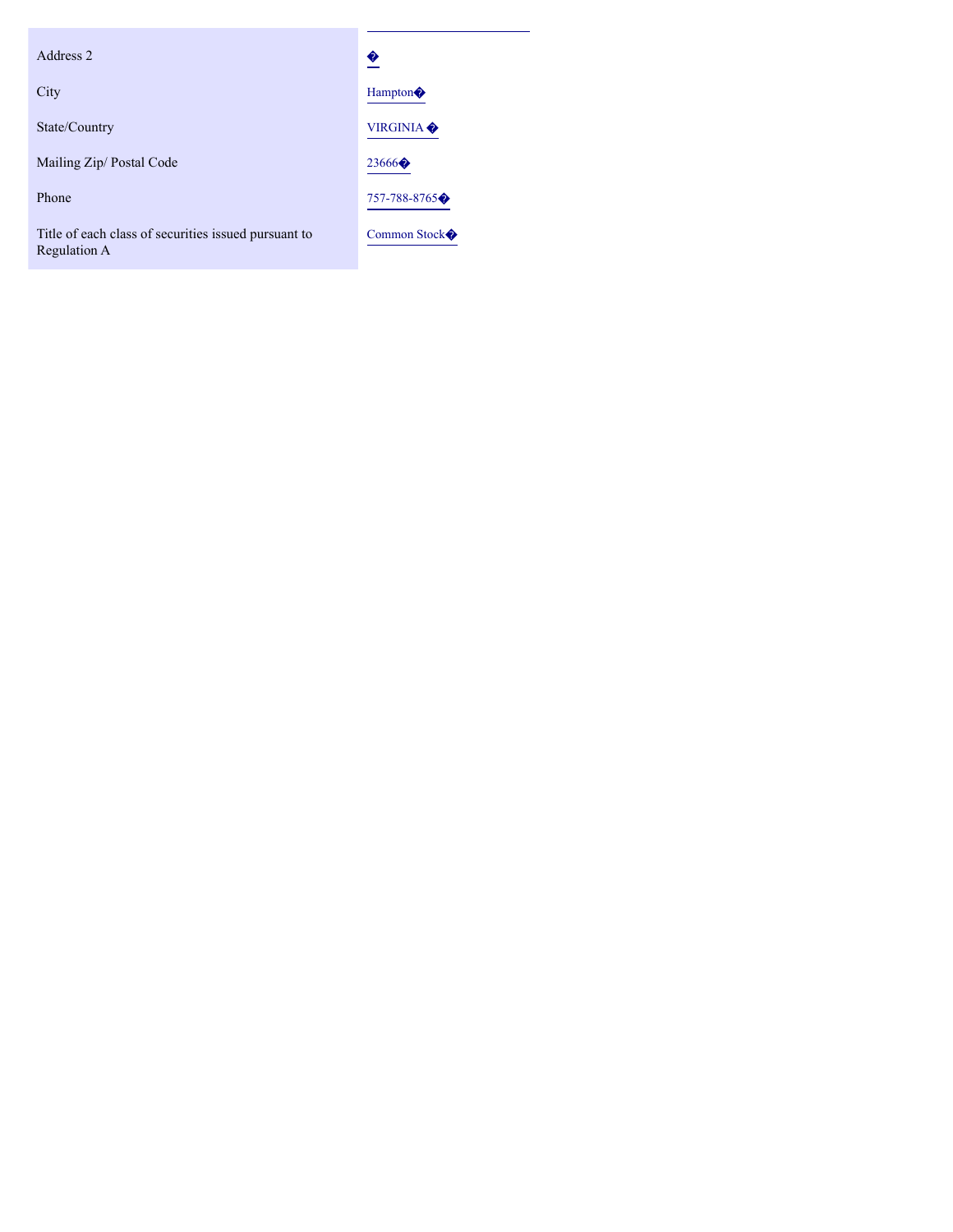# **UNITED STATES SECURITIES AND EXCHANGE COMMISSION Washington, D.C. 20549**

# **FORM 1−K**

# **SPECIAL FINANCIAL REPORT PURSUANT TO REGULATION A OF THE SECURITIES ACT OF 1933**

**For the fiscal year ended December 31, 2021**

**Wireless electrical Grid LAN, d/b/a WiGL Inc**

(Exact name of issuer as specified in its charter)

**Delaware 84-4888797**

(State or other jurisdiction of incorporation or organization) (I.R.S. Employer

Identification No.)

**1919 Commerce Drive, Suite #120, Hampton, VA 23666**

(Full mailing address of principal executive offices)

**626-401-1866**

(Issuer's telephone number, including area code)

**Common Stock**

(Title of each class of securities issued pursuant to Regulation A)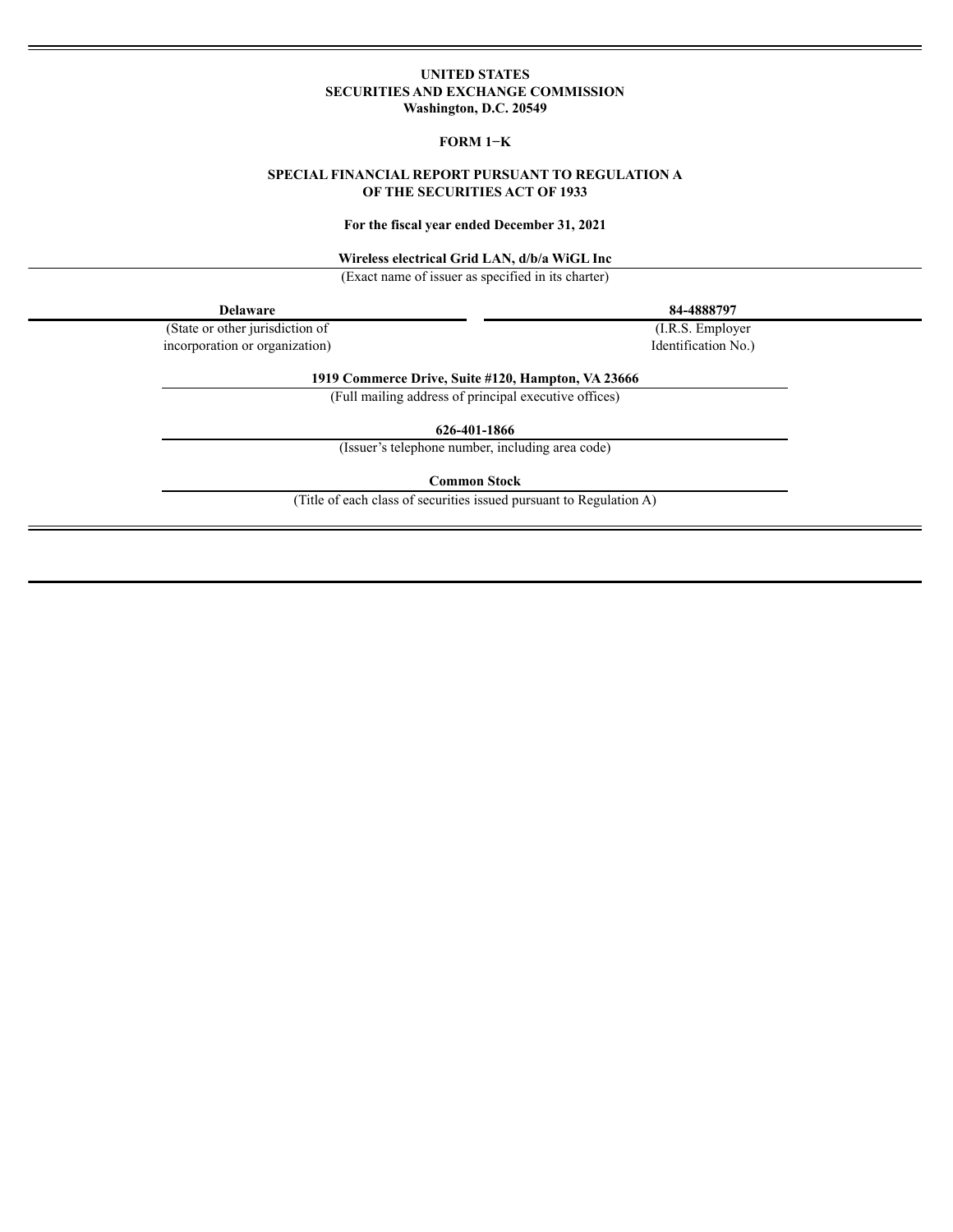**ITEM 7. FINANCIAL STATEMENTS**



A Virginia Corporation

Financial Statements

For the year ending December 31, 2021 and period from February 26, 2020 (inception) to December 31, 2020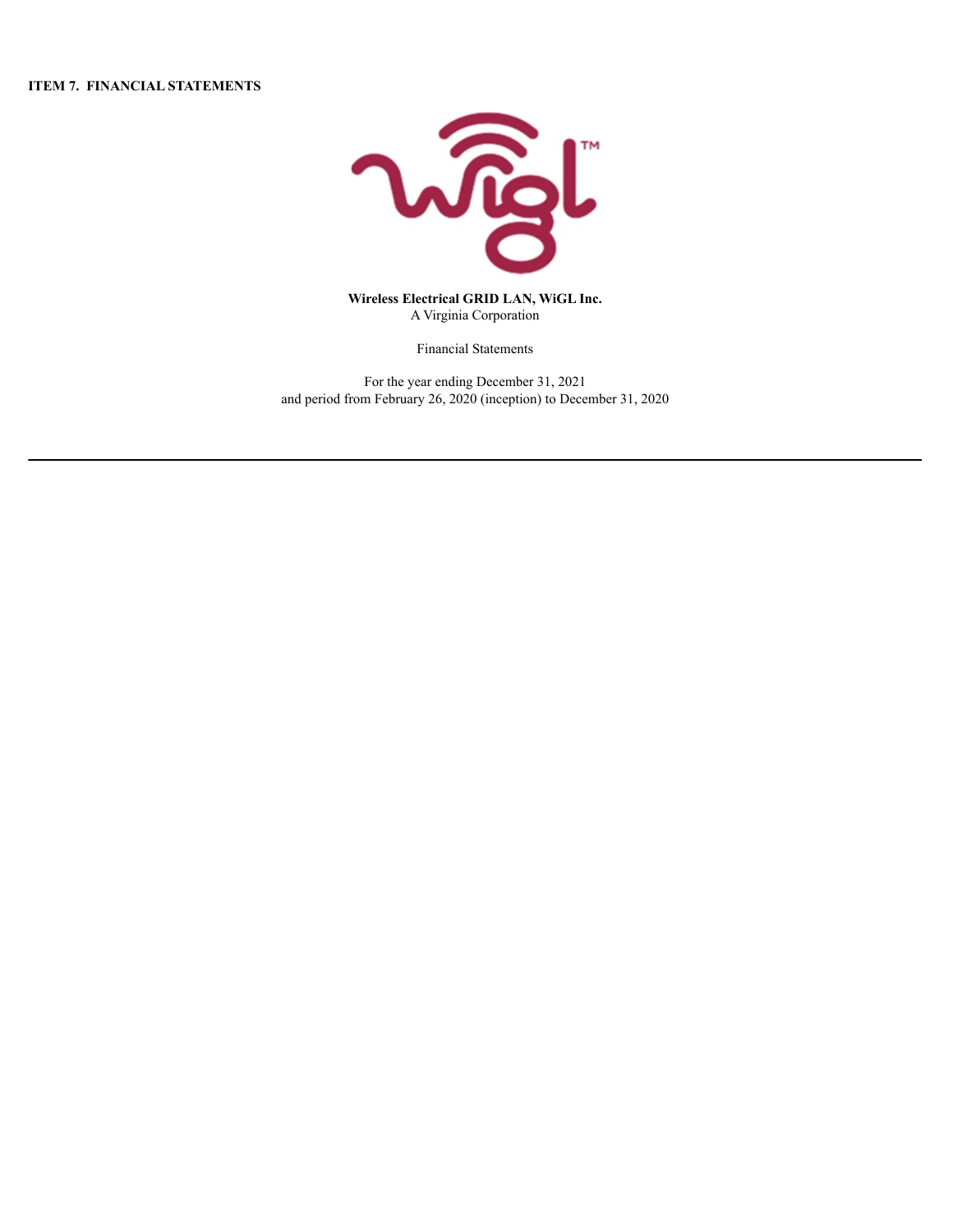# **Wireless Electrical GRID LAN, WiGL Inc.**

FINANCIAL STATEMENTS As of December 31, 2021 and 2020

Table of Contents

## **Financial Statements**

| <b>Independent Auditor's report</b>                  |   |
|------------------------------------------------------|---|
|                                                      |   |
| <b>Balance Sheets</b>                                |   |
|                                                      |   |
| <b>Statements of Operations</b>                      |   |
| <b>Statements of Changes in Stockholders' Equity</b> |   |
|                                                      |   |
| <b>Statements of Cash Flows</b>                      | b |
|                                                      |   |
| <b>Notes to the Financial Statements</b>             |   |
|                                                      |   |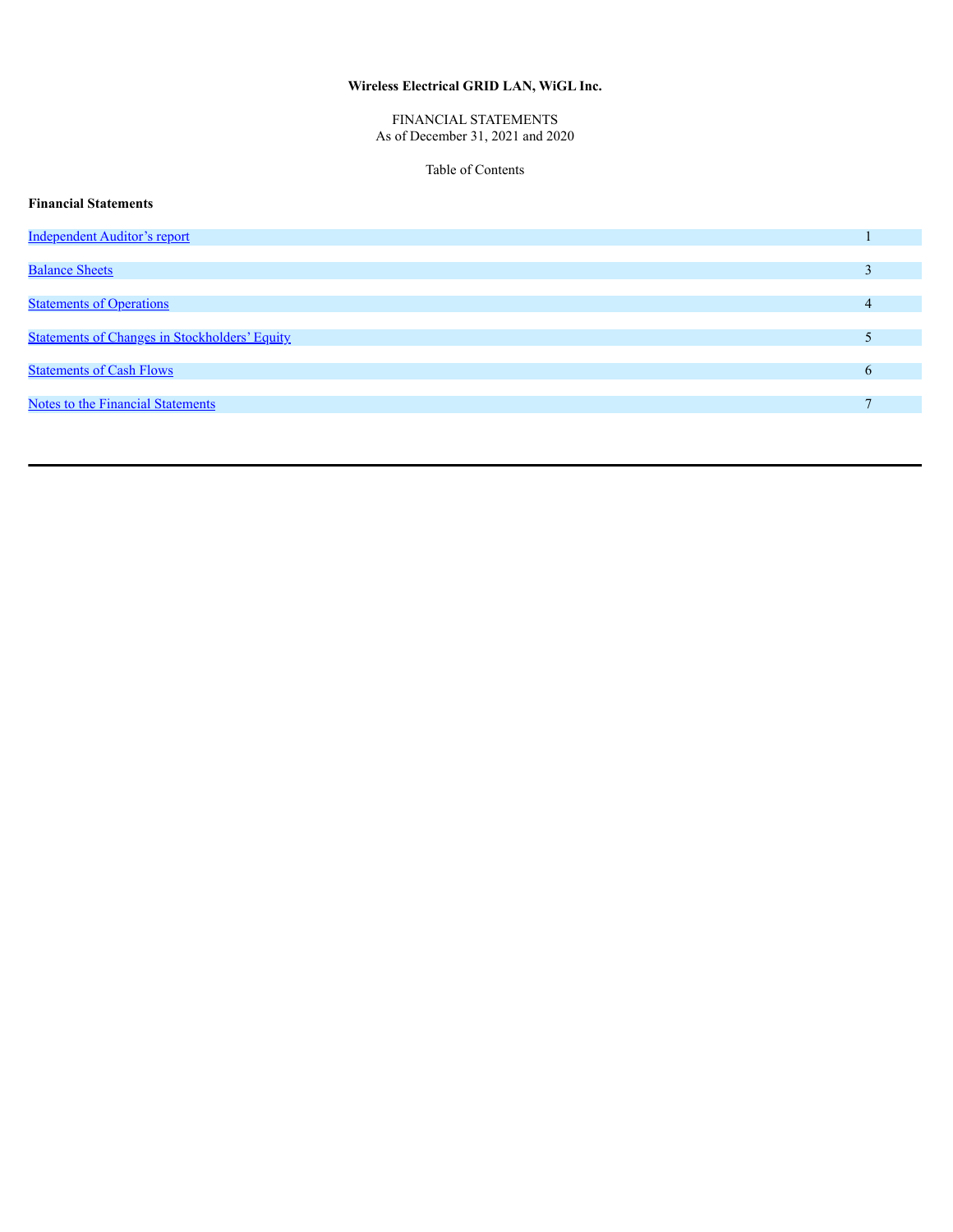

To the Board of Directors of Wireless Electrical Grid LAN, WiGL Inc. Hampton, Virginia

### **INDEPENDENT AUDITOR'S REPORT**

# **Opinion**

We have audited the accompanying financial statements of Wireless Electrical Grid LAN, WiGL Inc. (the "Company") which comprise the balance sheets as of December 31, 2021 and 2020, and the related statements of operations, stockholder's equity (deficit), and cash flows for the year ended December 31, 2021 and for the period from February 26, 2020 (inception) to December 31, 2020, and the related notes to the financial statements.

In our opinion, the financial statements referred to above present fairly, in all material respects, the financial position of the Company as of December 31, 2021 and 2020, and the results of its operations and its cash flows for the for the year ended December 31, 2021 and for the period from February 26, 2020 (inception) to December 31, 2020 in accordance with accounting principles generally accepted in the United States of America.

# **Basis for Opinion**

We conducted our audit in accordance with auditing standards generally accepted in the United States of America (GAAS). Our responsibilities under those standards are further described in the Auditor's Responsibilities for the Audit of the Financial Statements section of our report. We are required to be independent of the Company and to meet our other ethical responsibilities in accordance with the relevant ethical requirements relating to our audits. We believe that the audit evidence we have obtained is sufficient and appropriate to provide a basis for our audit opinion.

# **Substantial Doubt About the Company's Ability to Continue as a Going Concern**

The accompanying financial statements have been prepared assuming that the Company will continue as a going concern. As described in Note 2 to the financial statements, the Company sustained net losses of \$1,859,309 and \$76,486 and had negative operating cash flows for the periods ended December 31, 2021 and 2020, respectively. As of December 31, 2021, the Company had an accumulated deficit of \$1,935,795 and limited liquid assets with \$300,669 of cash. These factors, among others, raise substantial doubt about the Company's ability to continue as a going concern. Management's plans regarding these matters are also described in Note 2. The financial statements do not include any adjustments that might result from the outcome of this uncertainty. Our opinion is not modified with respect to this matter.

#### **Responsibilities of Management for the Financial Statements**

Management is responsible for the preparation and fair presentation of the financial statements in accordance with accounting principles generally accepted in the United States of America, and for the design, implementation, and maintenance of internal control relevant to the preparation and fair presentation of financial statements that are free from material misstatement, whether due to fraud or error.

> **Artesian CPA, LLC** 1624 Market Street, Suite 202 | Denver, CO 80202 p: 877.968.3330 f: 720.634.0905 info@ArtesianCPA.com | www.ArtesianCPA.com

> > -1-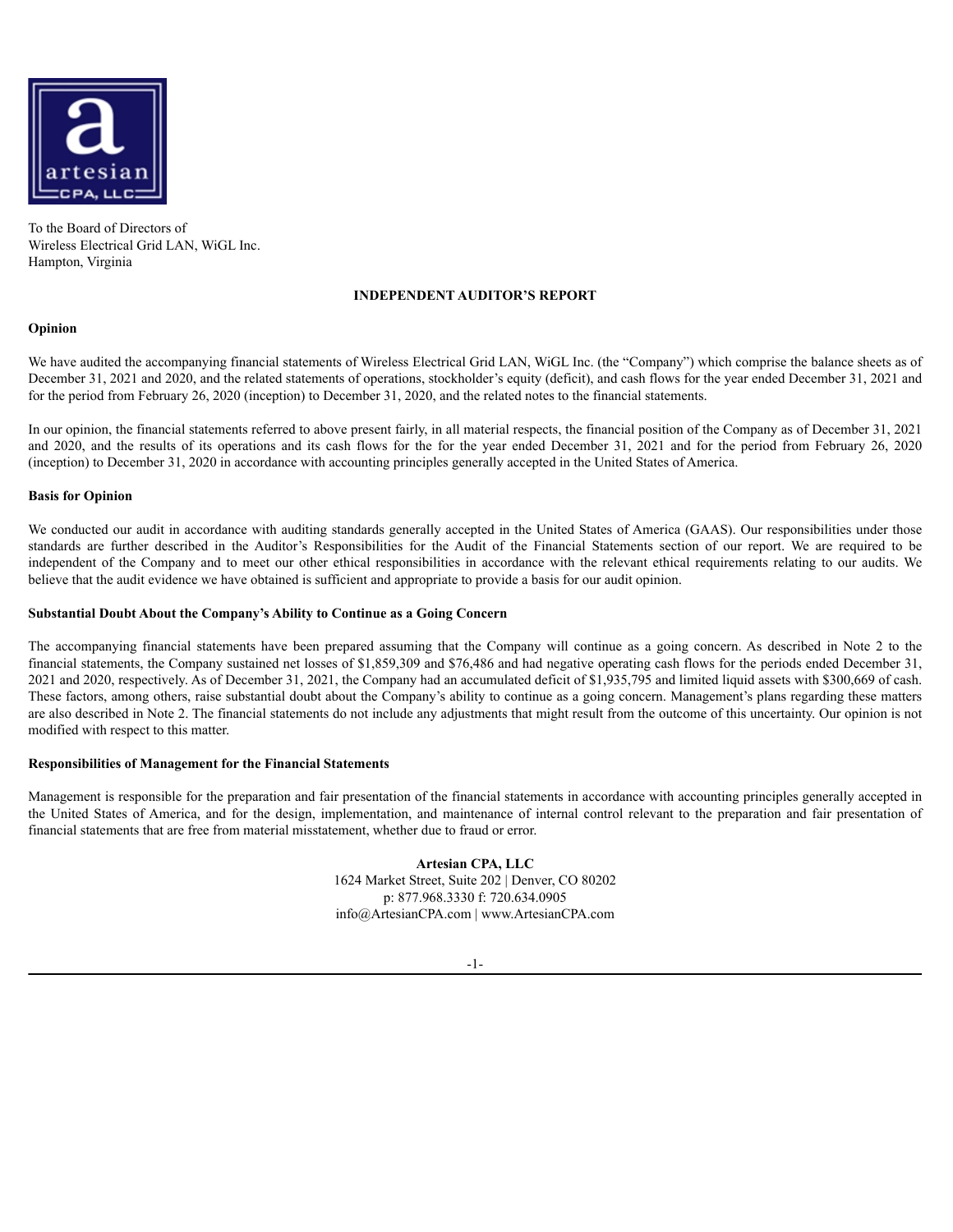In preparing the financial statements, management is required to evaluate whether there are conditions or events, considered in the aggregate, that raise substantial doubt about the Company's ability to continue as a going concern within one year after the date that the financial statements are available to be issued.

#### **Auditor's Responsibilities for the Audit of the Financial Statements**

Our objectives are to obtain reasonable assurance about whether the financial statements as a whole are free from material misstatement, whether due to fraud or error, and to issue an auditor's report that includes our opinion. Reasonable assurance is a high level of assurance but is not absolute assurance and therefore is not a guarantee that an audit conducted in accordance with generally accepted auditing standards will always detect a material misstatement when it exists. The risk of not detecting a material misstatement resulting from fraud is higher than for one resulting from error, as fraud may involve collusion, forgery, intentional omissions, misrepresentations, or the override of internal control. Misstatements, including omissions, are considered material if there is a substantial likelihood that, individually or in the aggregate, they would influence the judgment made by a reasonable user based on the financial statements.

In performing an audit in accordance with generally accepted auditing standards, we:

- · Exercise professional judgment and maintain professional skepticism throughout the audit.
- Identify and assess the risks of material misstatement of the financial statements, whether due to fraud or error, and design and perform audit procedures responsive to those risks. Such procedures include examining, on a test basis, evidence regarding the amounts and disclosures in the financial statements.
- · Obtain an understanding of internal control relevant to the audit in order to design audit procedures that are appropriate in the circumstances, but not for the purpose of expressing an opinion on the effectiveness of the Company's internal control. Accordingly, no such opinion is expressed.
- · Evaluate the appropriateness of accounting policies used and the reasonableness of significant accounting estimates made by management, as well as evaluate the overall presentation of the financial statements.
- · Conclude whether, in our judgment, there are conditions or events, considered in the aggregate, that raise substantial doubt about the Company's ability to continue as a going concern for a reasonable period of time.

We are required to communicate with those charged with governance regarding, among other matters, the planned scope and timing of the audit, significant audit findings, and certain internal control related matters that we identified during the audit.

**/s/ Artesian CPA, LLC**

Denver, Colorado April 28, 2022

> **Artesian CPA, LLC** 1624 Market Street, Suite 202 | Denver, CO 80202 p: 877.968.3330 f: 720.634.0905 info@ArtesianCPA.com | www.ArtesianCPA.com

> > -2-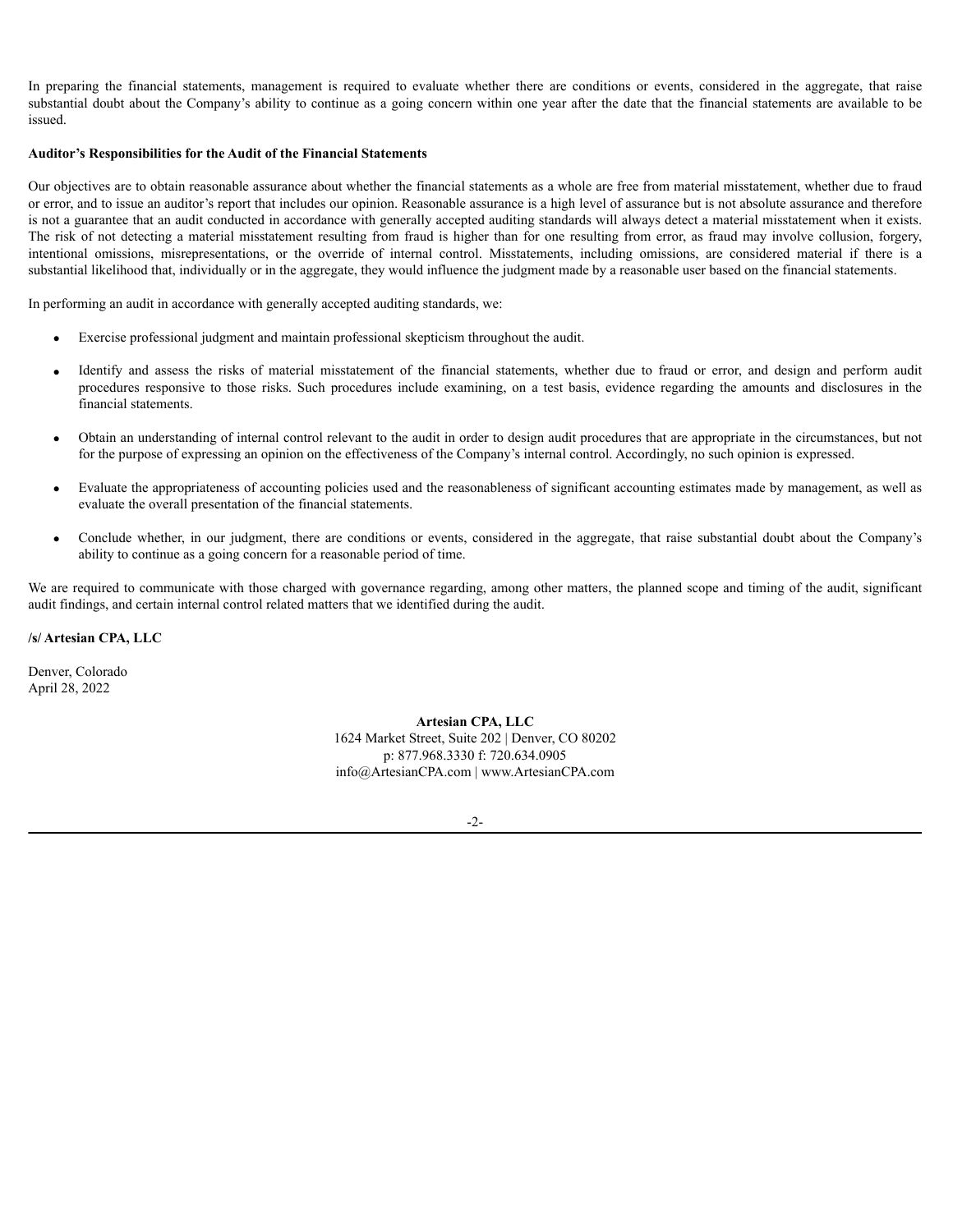# <span id="page-8-0"></span>**WIRELESS ELECTRICAL GRID LAN, WiGL, INC. BALANCE SHEETS**

December 31, 2021 and 2020

|                                                                                                                   |               | 2021        |               | 2020      |
|-------------------------------------------------------------------------------------------------------------------|---------------|-------------|---------------|-----------|
| <b>Assets</b>                                                                                                     |               |             |               |           |
| Current assets:                                                                                                   |               |             |               |           |
| Cash and cash equivalents                                                                                         | $\mathcal{S}$ | 300,669     | <sup>\$</sup> |           |
| Employee advance                                                                                                  |               | 100,000     |               |           |
| Funds in escrow                                                                                                   |               | 207,079     |               |           |
| Investment in securities                                                                                          |               | 1,332,401   | \$            |           |
| Inventory                                                                                                         |               | 3.911       |               | 5,911     |
| Total current assets                                                                                              |               | 1,944,060   |               | 5,911     |
| Property and equipment, net                                                                                       |               | 62,012      |               | 5,418     |
| Equity investments                                                                                                |               | 4,547       |               |           |
| Related party receivable                                                                                          |               | 351,978     |               |           |
| Patents, net                                                                                                      |               | 59,370      |               | 29,607    |
| Trademarks                                                                                                        |               | 21,633      |               |           |
| <b>Total assets</b>                                                                                               | \$            | 2,443,600   | $\mathbb{S}$  | 40,936    |
| Liabilities and stockholders' equity                                                                              |               |             |               |           |
| Current liabilities:                                                                                              |               |             |               |           |
| Accounts payable and accrued expenses                                                                             | \$            | 128,675     | $\mathcal{S}$ | 6,350     |
| Related party payable                                                                                             |               |             |               | 24,054    |
| Total current liabilities                                                                                         |               | 128,675     |               | 30,404    |
| Long-term liabilites                                                                                              |               |             |               |           |
| <b>Total liabilities</b>                                                                                          |               | 128,675     |               | 30,404    |
| Commitments and contingencies                                                                                     |               |             |               |           |
| Stockholders' equity:                                                                                             |               |             |               |           |
| Common stock, 500,000,000 shares authorized, 93,001,995 and 83,600,000 no par value shares issued and outstanding |               |             |               |           |
| at December 31, 2021 and 2020, respectively                                                                       |               | 4,250,720   |               | 87,018    |
| Accumulated deficit                                                                                               |               | (1,935,795) |               | (76, 486) |
| Total stockholders' equity                                                                                        |               | 2,314,925   |               | 10,532    |
| Total liabilities and stockholders' equity                                                                        | \$            | 2,443,600   | \$            | 40,936    |
| See Independent Auditor's Report and accompanying notes to the financial statements.                              |               |             |               |           |

-3-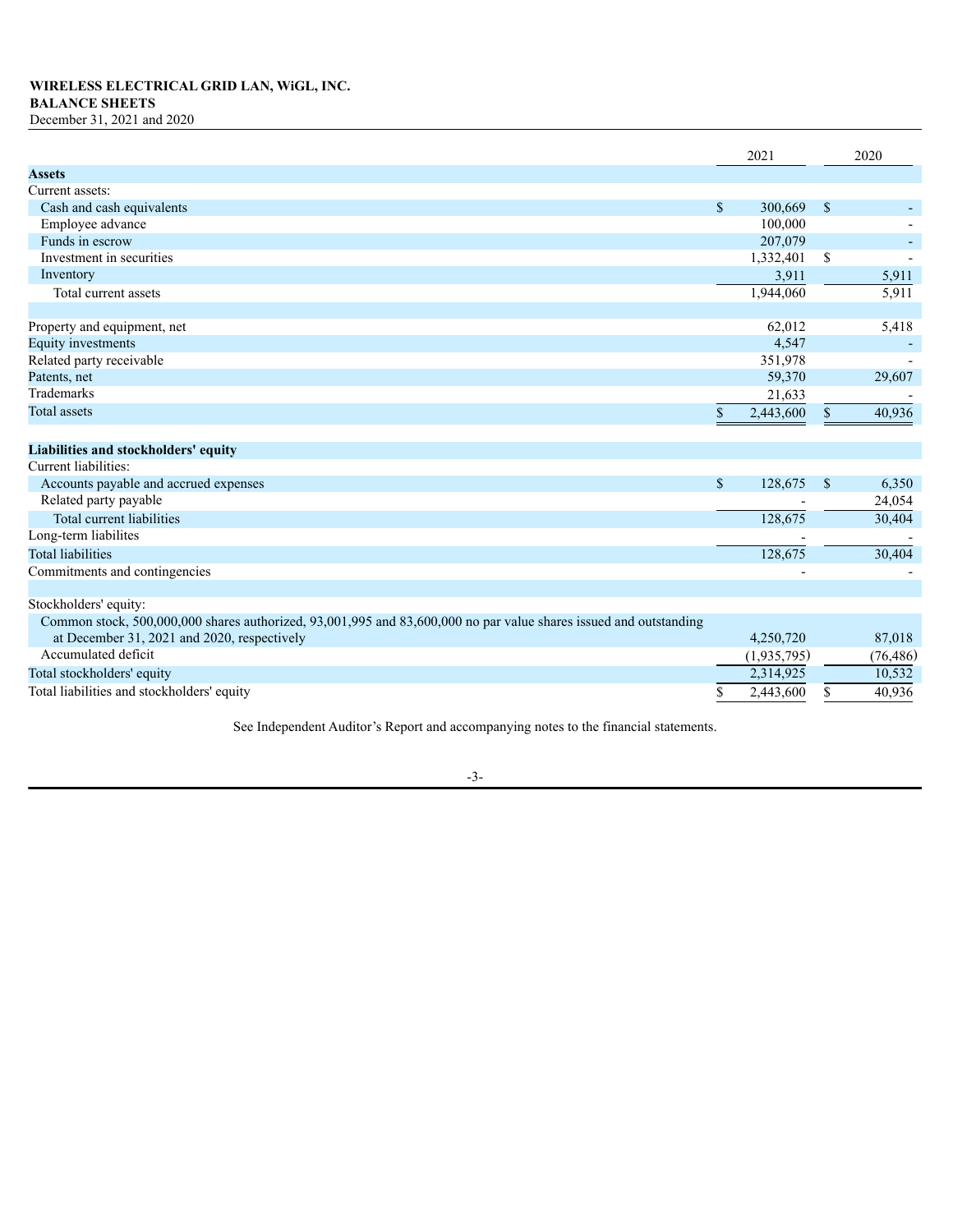<span id="page-9-0"></span>

|                                                                        | For the year<br>ending<br>December 31,<br>2021 |             |                           | For the period<br>from<br>February 26,<br>2020<br>(inception) to<br>December 31,<br>2020 |  |  |
|------------------------------------------------------------------------|------------------------------------------------|-------------|---------------------------|------------------------------------------------------------------------------------------|--|--|
| Revenues                                                               | $\mathbb S$                                    | 49,894      | \$                        | 60,000                                                                                   |  |  |
| Total revenue                                                          |                                                | 49,894      |                           | 60,000                                                                                   |  |  |
|                                                                        |                                                |             |                           |                                                                                          |  |  |
| Operating expenses:                                                    |                                                |             |                           |                                                                                          |  |  |
| Professional fees                                                      |                                                | 171,876     |                           | 7,299                                                                                    |  |  |
| Advertising and marketing                                              |                                                | 354,852     |                           | 1,044                                                                                    |  |  |
| General and administrative                                             |                                                | 348,562     |                           | 46,144                                                                                   |  |  |
| Rent                                                                   |                                                | 12,718      |                           | 1,100                                                                                    |  |  |
| Travel                                                                 |                                                | 26,887      |                           | 3,918                                                                                    |  |  |
| Consulting and contractor expense                                      |                                                | 402,387     |                           | 11,847                                                                                   |  |  |
| Payroll and related expenses                                           |                                                | 506,974     |                           | 63,110                                                                                   |  |  |
| Depreciation and amortization                                          |                                                | 11,670      |                           | 1,532                                                                                    |  |  |
| Total operating expenses                                               |                                                | 1,835,926   |                           | 135,994                                                                                  |  |  |
| Loss from operations                                                   |                                                | (1,786,032) |                           | (75, 994)                                                                                |  |  |
|                                                                        |                                                |             |                           |                                                                                          |  |  |
| Other income (expense)                                                 |                                                |             |                           |                                                                                          |  |  |
| Unrecoverable costs                                                    |                                                | (153, 872)  |                           |                                                                                          |  |  |
| Unrealized gain (loss)                                                 |                                                | 78,909      |                           |                                                                                          |  |  |
| Interest expense                                                       |                                                | (119)       |                           | (492)                                                                                    |  |  |
| Other income                                                           |                                                | 5,000       |                           |                                                                                          |  |  |
| Loss on stock sales                                                    |                                                | (24,890)    |                           |                                                                                          |  |  |
| Dividend Income                                                        |                                                | 15,867      |                           |                                                                                          |  |  |
| Capital gain distributions                                             |                                                | 5,993       |                           |                                                                                          |  |  |
| Penalty expense                                                        |                                                | (165)       |                           |                                                                                          |  |  |
| Total other income (expense)                                           |                                                | (73, 277)   |                           | (492)                                                                                    |  |  |
|                                                                        |                                                |             |                           |                                                                                          |  |  |
| Net loss before income taxes                                           |                                                | (1,859,309) |                           | (76, 486)                                                                                |  |  |
| Provision for income taxes                                             |                                                |             |                           |                                                                                          |  |  |
| Net loss                                                               | $\mathbb S$                                    | (1,859,309) | $\sqrt{\ }$               | (76, 486)                                                                                |  |  |
|                                                                        |                                                |             |                           |                                                                                          |  |  |
| Basic and diluted loss per share                                       | \$                                             | (0.02)      | $\boldsymbol{\mathsf{S}}$ | (0.00)                                                                                   |  |  |
|                                                                        |                                                |             |                           |                                                                                          |  |  |
|                                                                        |                                                |             |                           |                                                                                          |  |  |
| Weighted average number of common shares outstanding - basic & diluted |                                                | 89,432,382  |                           | 83,330,323                                                                               |  |  |

See Independent Auditor's Report and accompanying notes to the financial statements.

-4-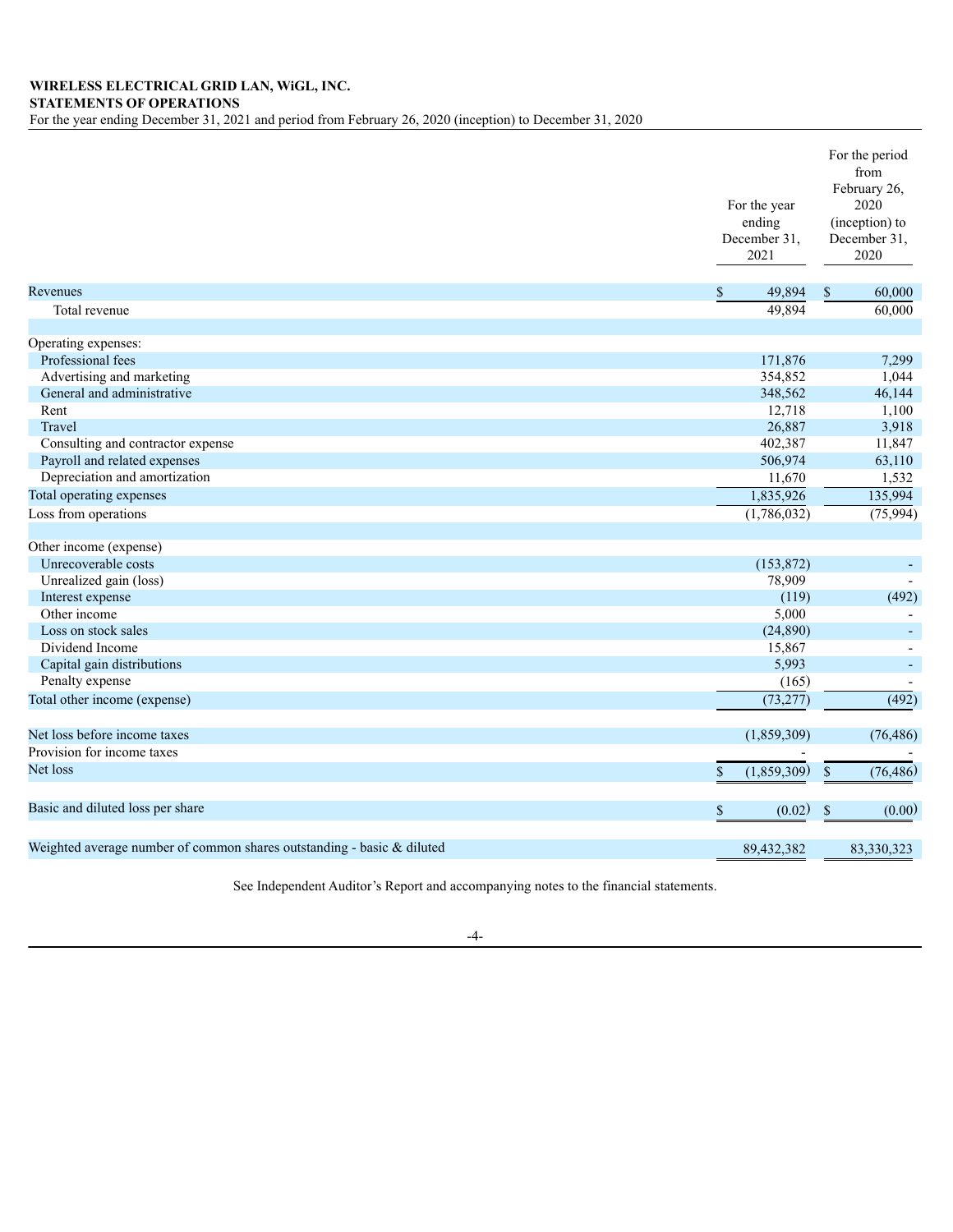# <span id="page-10-0"></span>**WIRELESS ELECTRICAL GRID LAN, WiGL, INC. STATEMENTS OF STOCKHOLDERS' EQUITY** For the year ending December 31, 2021 and period from February 26, 2020 (inception) to December 31, 2020

|                                                 |               | Common Stock             | Accumulated              | Total<br>Stockholders' |  |
|-------------------------------------------------|---------------|--------------------------|--------------------------|------------------------|--|
|                                                 | <b>Shares</b> | Amount                   | Deficit                  | Equity                 |  |
| <b>Balance on February 26, 2020 (inception)</b> | ۰.            | $\overline{\phantom{0}}$ | ۰.                       |                        |  |
|                                                 |               |                          |                          |                        |  |
| Issuance of common stock                        | 83,600,000    | 87,018                   | $\overline{\phantom{0}}$ | 87,018                 |  |
| Net loss                                        |               |                          | (76, 486)                | (76, 486)              |  |
|                                                 |               |                          |                          |                        |  |
| <b>Balance on December 31, 2020</b>             | 83,600,000    | 87,018                   | (76, 486)                | 10,532                 |  |
|                                                 |               |                          |                          |                        |  |
| Issuance of common stock                        | 9,232,512     | 4,837,428                |                          | 4,837,428              |  |
| Issuance of common stock to broker              | 169,483       | 99,995                   |                          | 99,995                 |  |
| Offering costs                                  |               | (773, 721)               | $\overline{\phantom{0}}$ | (773, 721)             |  |
| Net loss                                        |               |                          | (1,859,309)              | (1,859,309)            |  |
|                                                 |               |                          |                          |                        |  |
| <b>Balance on December 31, 2021</b>             | 93,001,995    | 4,250,720                | (1,935,795)              | 2,314,925<br>S.        |  |

See Independent Auditor's Report and accompanying notes to the financial statements.

-5-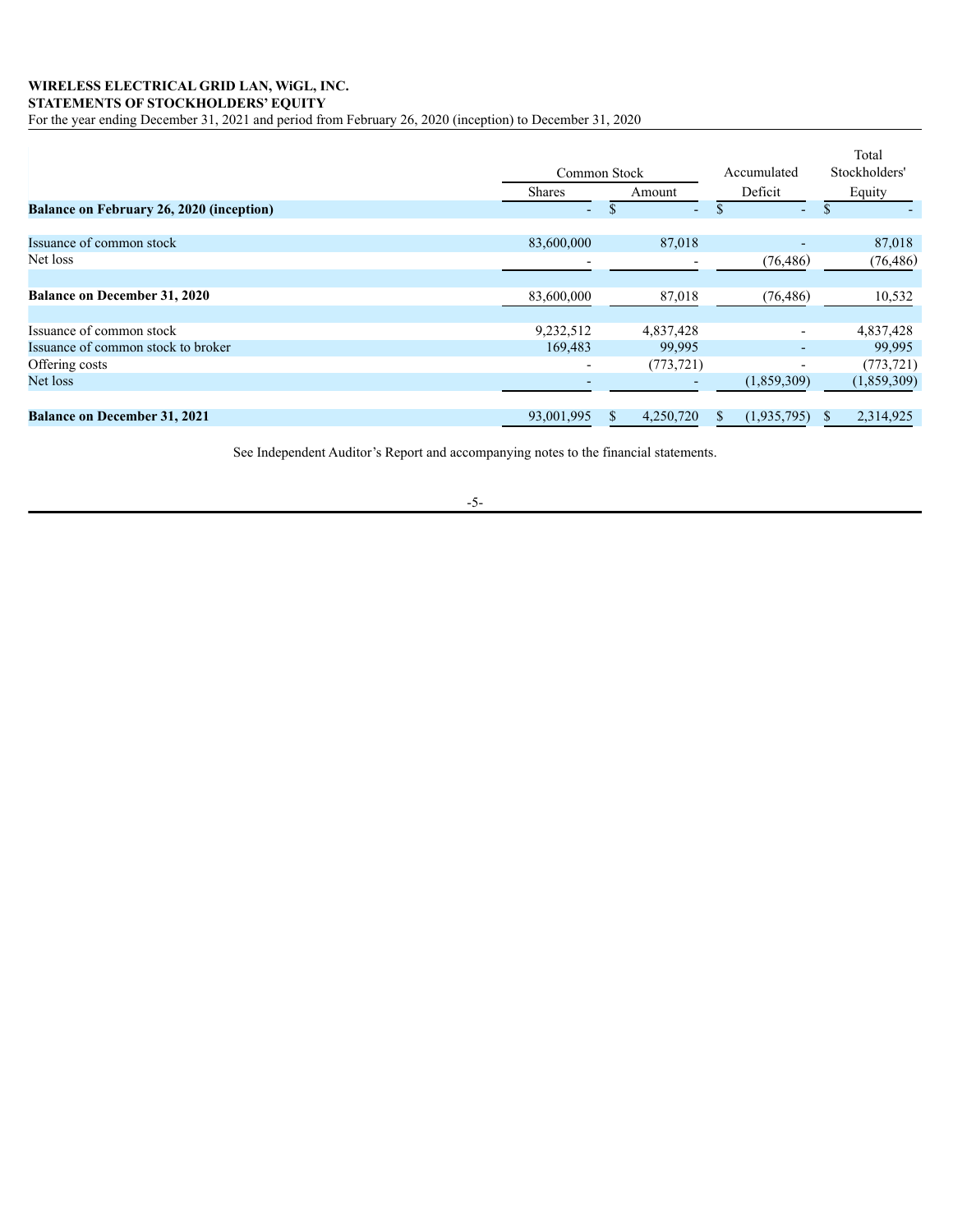|                                                                                                 |                 | For the year<br>ending<br>December 31,<br>2021 |                 | For the period<br>from<br>February 26,<br>2020<br>(inception) to<br>December 31,<br>2020 |
|-------------------------------------------------------------------------------------------------|-----------------|------------------------------------------------|-----------------|------------------------------------------------------------------------------------------|
| Cash flows from operating activities                                                            |                 |                                                |                 |                                                                                          |
| Net income (loss)                                                                               | \$              | $(1,859,309)$ \$                               |                 | (76, 486)                                                                                |
| Adjustments to reconcile net income (loss) to net cash provided (used) by operating activities: |                 |                                                |                 |                                                                                          |
| Depreciation and amortization                                                                   |                 | 11,670                                         |                 | 1,532                                                                                    |
| Unrealized gain on investments                                                                  |                 | (78,909)                                       |                 |                                                                                          |
| Realized loss on securities                                                                     |                 | 24,890                                         |                 |                                                                                          |
| Changes in operating assets and liabilities: Inventory                                          |                 | 2,000                                          |                 | (5,911)                                                                                  |
| Payroll advance to employee                                                                     |                 | (100,000)                                      |                 |                                                                                          |
| Accounts payable and accrued expenses                                                           |                 | 122,325                                        |                 | 6,350                                                                                    |
| Net cash used by operating activities                                                           |                 | (1, 877, 333)                                  |                 | (74, 515)                                                                                |
|                                                                                                 |                 |                                                |                 |                                                                                          |
| Cash flows from investing activities                                                            |                 |                                                |                 |                                                                                          |
| Purchase of investments                                                                         |                 | (1,759,399)                                    |                 |                                                                                          |
| Proceeds from sale of investments                                                               |                 | 502,878                                        |                 |                                                                                          |
| Reinvestment of dividends and capital gains into investments                                    |                 | (21, 861)                                      |                 |                                                                                          |
| Purchase of equity investments                                                                  |                 | (4, 547)                                       |                 |                                                                                          |
| Intangible application expenditure                                                              |                 | (53, 834)                                      |                 |                                                                                          |
| Loans to related party                                                                          |                 | (351,978)                                      |                 |                                                                                          |
| Purchase of fixed assets                                                                        |                 | (65, 826)                                      |                 | (6,189)                                                                                  |
| Net cash used by investing activities                                                           |                 | (1,754,567)                                    |                 | (6,189)                                                                                  |
|                                                                                                 |                 |                                                |                 |                                                                                          |
| Cash flows from financing activities                                                            |                 |                                                |                 |                                                                                          |
| Proceeds from issuance of common stock                                                          |                 | 4,837,428                                      |                 |                                                                                          |
| Subscription receivable                                                                         |                 | (207,079)                                      |                 |                                                                                          |
| Offering costs                                                                                  |                 | (673, 726)                                     |                 |                                                                                          |
| Payments on related party notes payable                                                         |                 | (27, 879)                                      |                 |                                                                                          |
| Capital Contributions                                                                           |                 |                                                |                 | 56,650                                                                                   |
| Proceeds from notes payable, related party                                                      |                 | 3,825                                          |                 | 24,054                                                                                   |
| Net cash provided by financing activities                                                       |                 | 3,932,569                                      |                 | 80,704                                                                                   |
|                                                                                                 |                 |                                                |                 |                                                                                          |
| Net increase in cash and cash equivalents                                                       |                 | 300,669                                        |                 |                                                                                          |
| Cash and cash equivalents, beginning                                                            |                 |                                                |                 |                                                                                          |
| Cash and cash equivalents, ending                                                               | \$              | 300,669                                        | \$              |                                                                                          |
| Supplemental cash flow information:                                                             |                 |                                                |                 |                                                                                          |
| Cash paid during the period for:                                                                |                 |                                                |                 |                                                                                          |
| Interest                                                                                        | \$              |                                                |                 |                                                                                          |
| Income taxes                                                                                    | $\overline{\$}$ |                                                |                 |                                                                                          |
|                                                                                                 |                 |                                                |                 |                                                                                          |
|                                                                                                 |                 |                                                |                 |                                                                                          |
| Non-cash transactions:                                                                          |                 |                                                |                 |                                                                                          |
| Owner contribution of patent                                                                    | \$              |                                                | \$              | 30,368                                                                                   |
| Non-cash offering costs                                                                         | $\overline{\$}$ | 99,995                                         | $\overline{\$}$ |                                                                                          |

See Independent Auditor's Report and accompanying notes to the financial statements.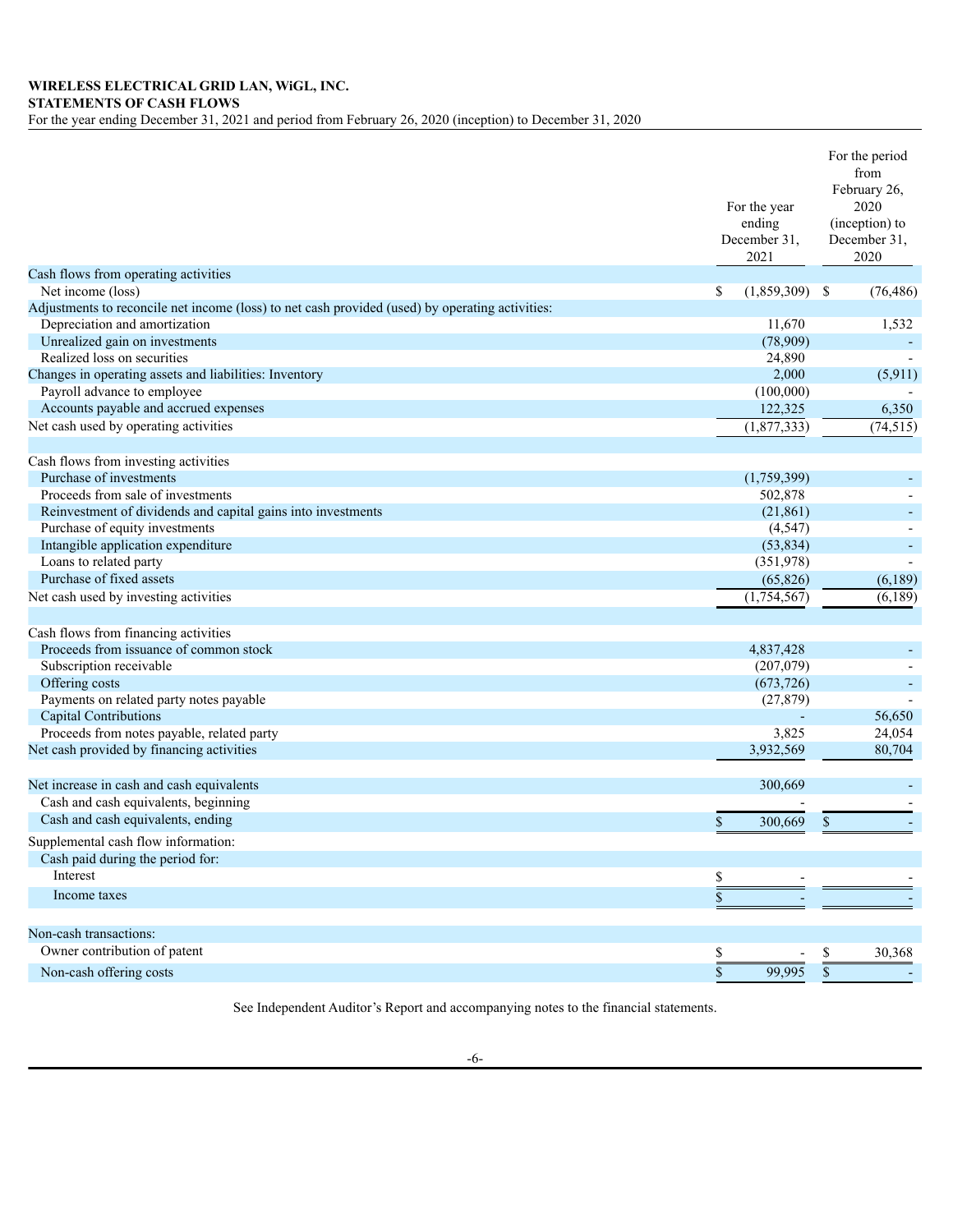## <span id="page-12-0"></span>**NOTE 1 – NATURE OF BUSINESS AND SIGNIFICANT ACCOUNTING POLICIES**

#### Nature of Business

Wireless Electrical Grid LAN, WiGL Inc. ("the Company") was incorporated on February 26, 2020 under the laws of the State of Virginia, and is headquartered in Hampton, VA. The Company is engineering technology to enable consumers to power their devices on the move or recharge their battery while they use their device wirelessly. By expanding the engineering behind the Company's patent, the Company is bringing consumers the ability to synchronize, create, and sell products that manage and reduce costs associated with wirelessly powering devices.

#### Basis of Presentation

The accompanying financial statements have been prepared in accordance with accounting principles generally accepted in the United States of America ("GAAP"). The Company's fiscal year-end is December 31. The Company's functional currency is United States Dollars and financial statement presentation is in United States Dollars. In the opinion of management, all adjustments necessary in order to make the financial statements not misleading have been included.

#### Use of Estimates

The preparation of financial statements in conformity with GAAP requires management to make estimates and assumptions that affect the reported amounts of assets and liabilities and disclosures of contingent assets and liabilities at the date of the financial statements and the reported amounts of revenues and expenses during the reporting period. Actual results could differ from those estimates.

#### Revenue Recognition

ASC Topic 606, "Revenue from Contracts with Customers" establishes principles for reporting information about the nature, amount, timing and uncertainty of revenue and cash flows arising from the entity's contracts to provide goods or services to customers. Revenues are recognized when control of the promised goods or services are transferred to a customer, in an amount that reflects the consideration that the Company expects to receive in exchange for those goods or services. The Company's revenue recognition policy standards include the following elements:

- · Identification of the contract with a customer;
- Identification of the performance obligations in the contract;
- Determination of the transaction price:
- · Allocation of the transaction price to the performance obligations in the contract; and
- Recognition of revenue when, or as, the Company satisfies the performance obligations.

During the year ended December 31, 2021, the Company had a single contract for \$49,894 that included two phases. The first phase included a preliminary technical report and the second phase was the final technical report, both of which were completed during the period. The revenue earned for each phase was \$24,947 for a total of \$49,894.

During the period ended December 31, 2020, the Company had a single contract for \$60,000 with a related party in which there were four deliverables: System design, power management design, system build and demo. As of December 31, 2020, the Company had completed and been paid for all four of the deliverables for earned revenue of \$60,000.

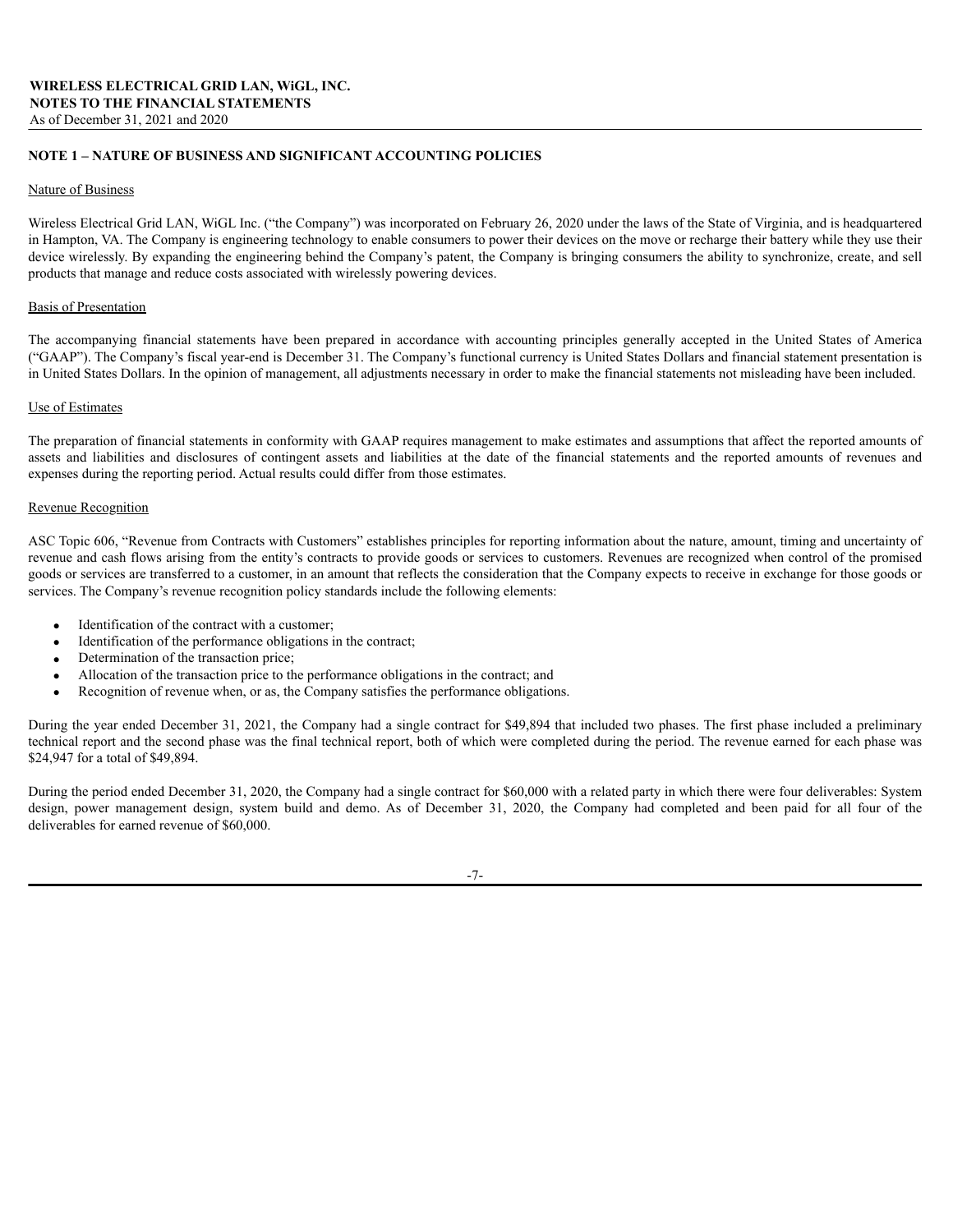#### Risks and Uncertainties

The Company's business and operations are sensitive to general business and economic conditions in the United States. A host of factors beyond the Company's control could cause fluctuations in these conditions. Adverse conditions may include recession, downturn or otherwise, local competition or changes in consumer taste. These adverse conditions could affect the Company's financial condition and the results of its operations.

The Company is subject to customary risks and uncertainties including, but not limited to, the need for protection of proprietary technology, dependence on key personnel, costs of services provided by third parties, the need to obtain additional financing, and limited operating history.

As of December 31, 2021, the Company has not yet commenced planned principal operations nor generated material revenue. The Company's activities since inception have consisted of formation activities, product development, and efforts to raise additional capital.

In December 2019, a novel strain of coronavirus (COVID-19) was reported in Wuhan, China and has spread throughout the United States and the rest of the world. The World Health Organization has declared the outbreak to constitute a "Public Health Emergency of International Concern." This contagious disease outbreak, which has not been contained, and is disrupting supply chains and affecting production and sales across a range of industries in United States and other companies as a result of quarantines, facility closures, and travel and logistics restrictions in connection with the outbreak, as well as the worldwide adverse effect to workforces, economies, and financial markets, leading to a global economic downturn. As a result, the Company experienced a negative impact to its operating results. Regarding future operations, the related financial impact and duration cannot be reasonably estimated at this time.

#### Fair Value Measurements

Fair value is defined as an exit price, representing the amount that would be received to sell an asset or paid to transfer a liability in an orderly transaction between market participants. As such, fair value is a market-based measurement determined based on assumptions that market participants would use in pricing and asset or liability. There are three levels that prioritize the inputs used in measuring fair value as follows:

- Level 1: Observable market inputs, such as quoted prices (unadjusted) in active markets for identically assets or liabilities;
- Level 2: Observable market inputs, other than quoted prices in active markets, that are observable either directly or indirectly; and
- Level 3: Unobservable inputs where there is little or no market data, which require the reporting entity to develop its own assumptions.

All financial instruments on the balance sheets approximate their fair value other than those noted below.

|                                    | December 31, 2021 |           |  |                          |  |                          |  |           |
|------------------------------------|-------------------|-----------|--|--------------------------|--|--------------------------|--|-----------|
|                                    |                   | Level 1   |  | Level 2                  |  | Level 3                  |  | Total     |
| <b>Stocks</b>                      |                   | 745,871   |  | $\sim$                   |  | н.                       |  | 745,871   |
| Exchange Traded & Closed End Funds |                   | 15,544    |  | $\overline{\phantom{a}}$ |  | $\overline{\phantom{a}}$ |  | 15,544    |
| <b>Mutual Funds</b>                |                   | 570,986   |  |                          |  |                          |  | 570,986   |
| Nonpublic company investments      |                   |           |  |                          |  | 4.547                    |  | 4.547     |
|                                    |                   | 1,332,401 |  | $\sim$                   |  | 4.547                    |  | 1,336,948 |

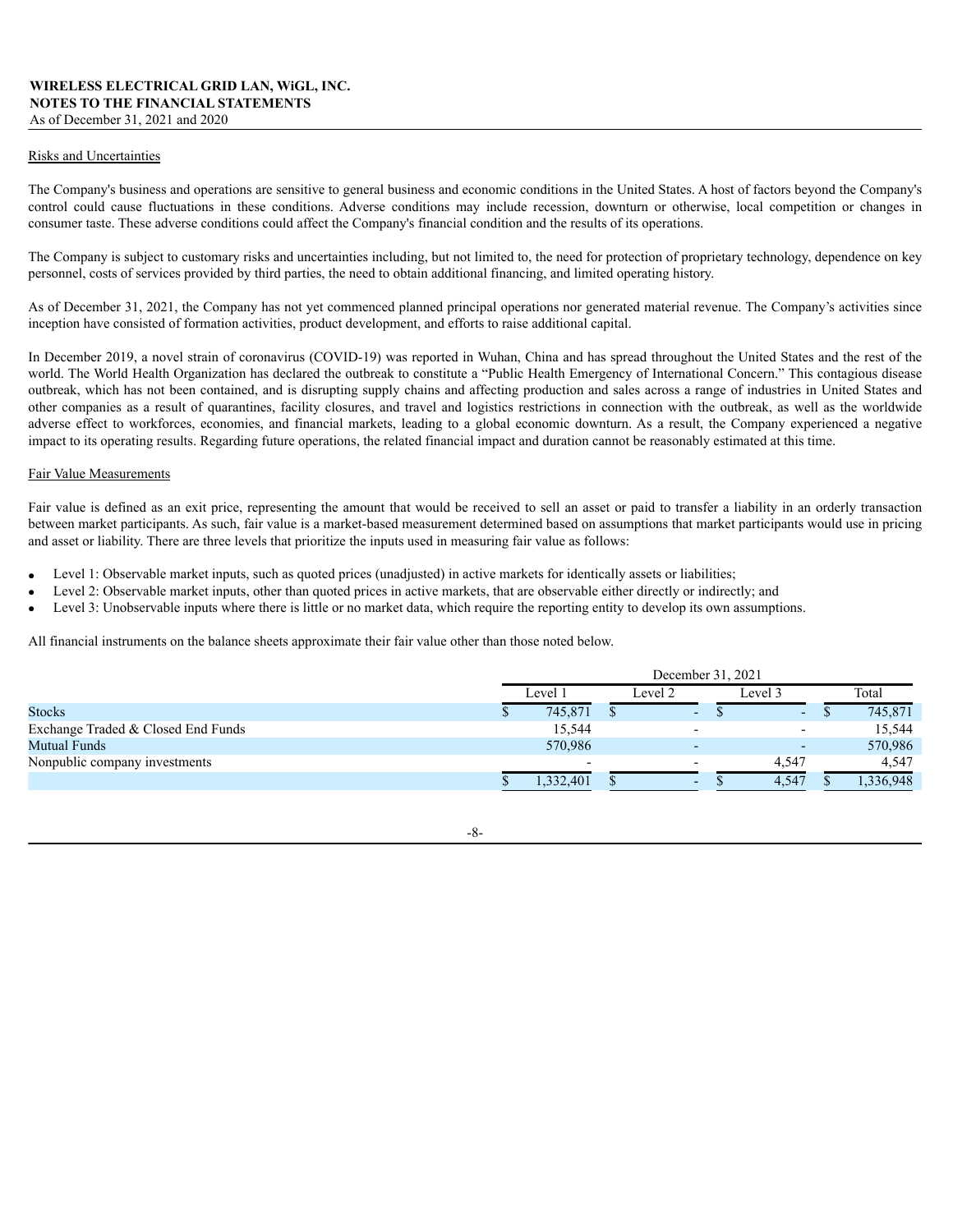#### Cash and Cash Equivalents

The Company considers all highly liquid investments with an original maturity of 90 days or less to be cash equivalents. At December 31, 2021 and 2020, the Company had no items that would be considered cash equivalents. The Company maintains its cash in bank deposit accounts, that may at times, exceed federal insured limits. As of December 31, 2021, there was \$50,669 in cash that exceeded federal insured limits. No losses have been recognized as a result of these excess amounts.

#### **Inventory**

Inventory is stated at the lower of cost or market value and is account for using the first-in-first-out method ("FIFO"). The Company analyzes inventory for any potential obsolescence and records impairment and obsolescence reserve against inventory as deemed necessary. During the periods ended December 31, 2021 and 2020, the Company determined no such impairment charge was necessary. The Company had \$3,911 and \$5,911 of inventory as of December 31, 2021 and 2020, respectively and was comprised of raw materials.

#### Property and Equipment

Property and equipment is recorded at cost. Depreciation is provided over the estimated useful lives of the related assets using the straight-line method for financial statement purposes. All equipment determined to have a useful life of 5-10 years. Additions and improvements are capitalized while routine repairs and maintenance are charged to expense as incurred. Upon sale or disposition, the recorded asset cost and accumulated depreciation are removed from accounts and the net amount, less proceeds received from disposal, is charged or credited to other income or expense. The Company reviews the recoverability of all long-lived assets, including the related useful lives, whenever events or changes in circumstances indicate that the carrying amount of a long-lived asset might not be recoverable. No impairment was considered necessary at December 31, 2021 and 2020.

#### **Intangibles**

Intangible assets purchased or developed by the Company are recorded at cost. Amortization is recognized over the estimated useful life of the asset using the straight-line method for financial statement purposes. The useful life of the patents are 20 years from the date of application. Management has determined that the acquired trademark is an indefinite-live intangible assets and therefore records no amortization expense but assesses it for impairment annually. The Company reviews the recoverability of intangible assets, including the related useful lives, whenever events or changes in circumstances indicate that the carrying amount may not be recoverable. No impairment was considered necessary at December 31, 2021.

# Investments

The Company invests in equity securities of public and nonpublic companies for business and strategic purposes. Investments in public companies are carried at fair value based on quoted market prices and totaled \$1,332,401 and \$0 at December 31, 2021 and 2020, respectively. All subsequent changes in fair values recorded in the statement of earnings as a component of investment gains or losses.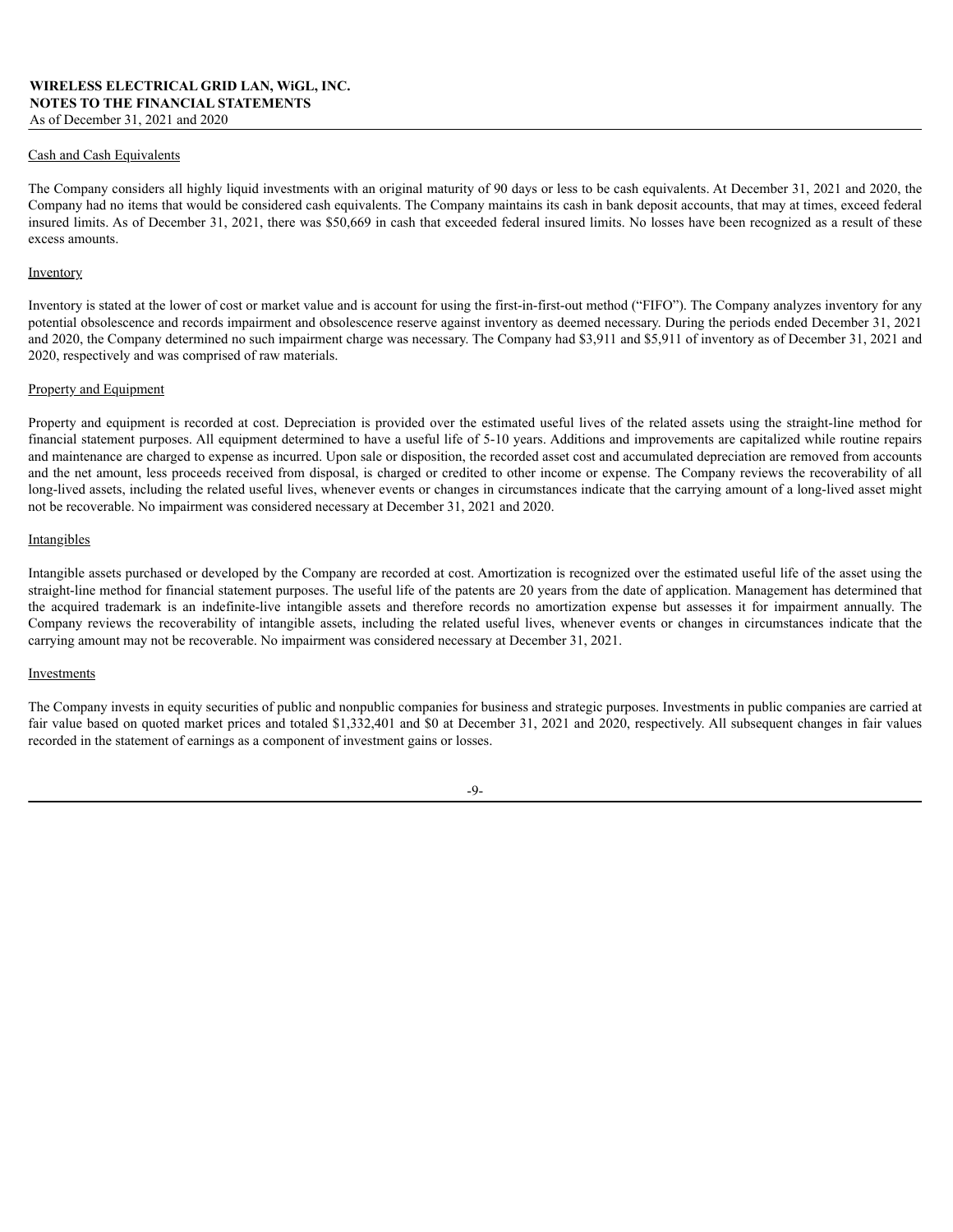Investments in equity securities of nonpublic entities without readily determinable fair values are carried at cost minus impairment, if any, plus or minus changes resulting from observable price changes in orderly transactions for the identical or a similar investment of the same issuer and totaled \$4,547 and \$0 at December 31, 2021 and 2020, respectively. The Company reviews its equity securities without readily determinable fair values on a regular basis to determine if the investment is impaired. For purposes of this assessment, the Company considers the investee's cash position, earnings and revenue outlook, liquidity and management ownership, among other factors, in its review. If management's assessment indicates that an impairment exists, the Company estimates the fair value of the equity investment and recognizes in current earnings an impairment loss that is equal to the difference between the fair value of the equity investment and its carrying amount.

### Advertising Costs

The Company's advertising costs are expensed as incurred. During the year and period ended December 31, 2021 and 2020, the Company incurred \$354,852 and \$1,044 in advertising costs, respectively, recorded under the heading 'Advertising and marketing' in the statement of operations.

#### Research and Development Costs

Research and development costs, including salaries, research material, and administrative costs, are expensed as incurred.

# Earnings/(Loss) per Share

Basic earnings per share is computed by dividing net income/(loss) by the weighted-average number of common shares outstanding during the period. Diluted earnings per share is computed by dividing net income by the weighted- average number of common shares and dilutive potential common shares outstanding during the period. There were no adjustments included in the computation of diluted net loss per share as their effect would have been anti-dilutive.

#### Recent Accounting Pronouncements

In February 2016, the FASB issued ASU 2016-02, Leases (Topic 842). This ASU requires a lessee to recognize a right- of-use asset and a lease liability under most operating leases in its balance sheet. The ASU is effective for annual and interim periods beginning after December 15, 2021, including interim periods within those fiscal years. Early adoption is permitted. We are continuing to evaluate the impact of this new standard on our financial reporting and disclosures.

In October 2016, FASB issued ASU 2016-16, "Income Taxes (Topic 740): Intra-Entity Transfers of Assets Other than Inventory", which eliminates the exception that prohibits the recognition of current and deferred income tax effects for intra-entity transfers of assets other than inventory until the asset has been sold to an outside party. The updated guidance is effective for annual periods beginning after December 15, 2019, including interim periods within those fiscal years. Early adoption of the update is permitted. Management believes that the adoption of ASU 2016-16 has no impact on the Company's financial statements and disclosures.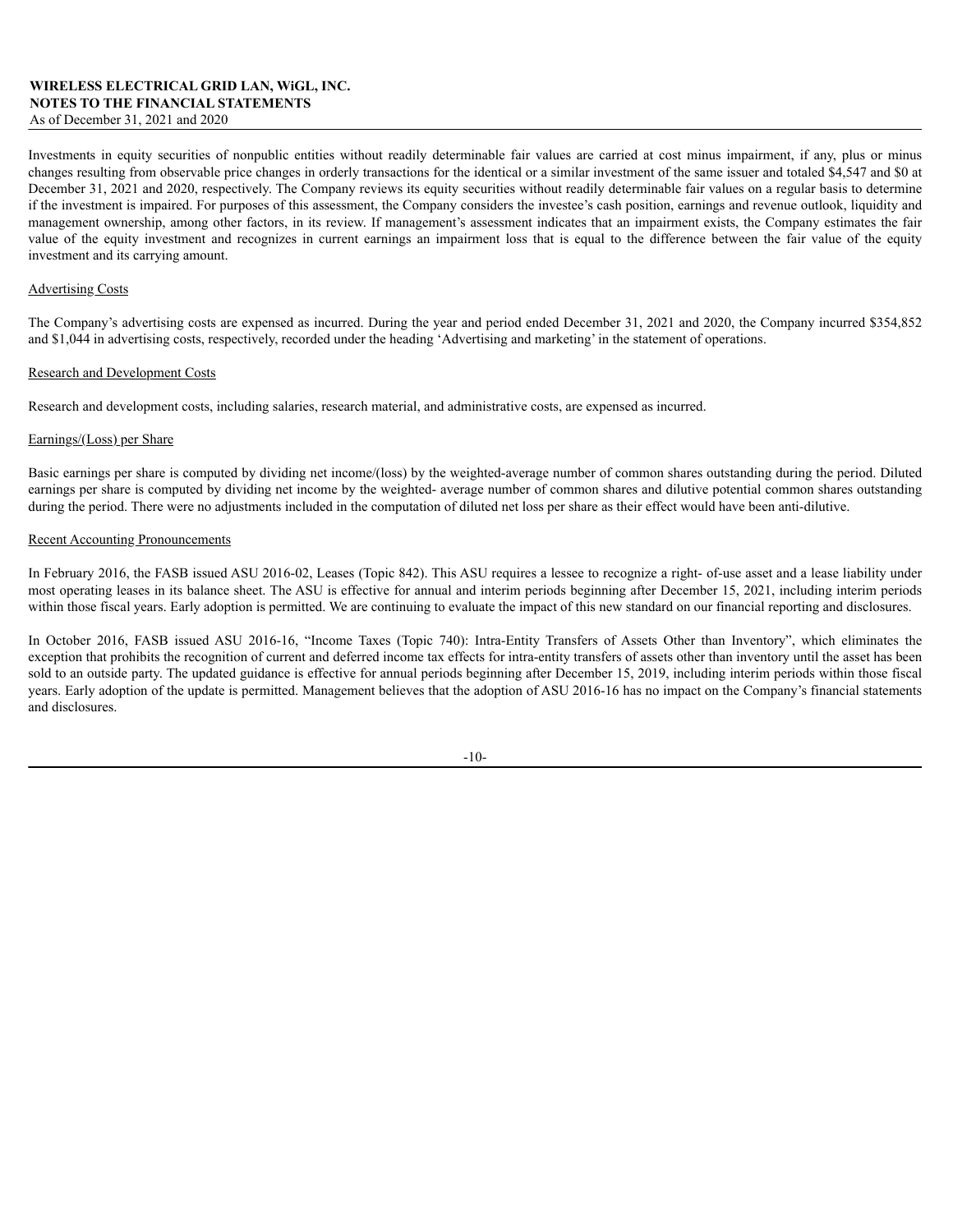In January 2017, the FASB issued ASU 2017-04, Intangibles - Goodwill and Other (Topic 350), simplifying Accounting for Goodwill Impairment ("ASU 2017- 04"). ASU 2017-04 removes the requirement to perform a hypothetical purchase price allocation to measure goodwill impairment. A goodwill impairment will now be the amount by which a reporting unit's carrying value exceeds its fair value, not to exceed the carrying amount of goodwill. The amendments in this update are effective for public entities for fiscal years, and interim periods within those fiscal years, beginning after December 15, 2020. For all other entities, the amendment is effective for fiscal years beginning after December 15, 2022, including interim periods within those fiscal years. The Company is currently evaluating the impact the adoption of ASU 2017-04 will have on the Company's financial statements.

In August 2020, FASB issued ASU 2020-06, Accounting for Convertible Instruments and Contracts in an Entity; Own Equity ("ASU 2020-06"), as part of its overall simplification initiative to reduce costs and complexity of applying accounting standards while maintaining or improving the usefulness of the information provided to users of financial statements. Among other changes, the new guidance removes from GAAP separation models for convertible debt that require the convertible debt to be separated into a debt and equity component, unless the conversion feature is required to be bifurcated and accounted for as a derivative or the debt is issued at a substantial premium. As a result, after adopting the guidance, entities will no longer separately present such embedded conversion features in equity, and will instead account for the convertible debt wholly as debt. The new guidance also requires use of the "if- converted" method when calculating the dilutive impact of convertible debt on earnings per share, which is consistent with the Company's current accounting treatment under the current guidance. The guidance is effective for financial statements issued for fiscal years beginning after December 15, 2021, and interim periods within those fiscal years, with early adoption permitted, but only at the beginning of the fiscal year. The Company is currently evaluating the impact the adoption of ASU 2020-06 will have on the Company's financial statements.

Management does not believe that any other recently issued, but not yet effective, accounting standards could have a material effect on the Company's financial statements. As the new accounting pronouncements become effective, the Company will adopt those that are applicable under the circumstances.

### Reclassifications

Certain prior period amounts were reclassified to conform for the manner of presentation in the current period. These reclassifications had no effect on the net loss or shareholders' equity.

# Subsequent Events

The Company has evaluated subsequent events through April 28, 2022, the date these financial statements were available to be issued and noted no material subsequent events for disclosure.

#### **NOTE 2 – GOING CONCERN**

The accompanying financial statements have been prepared assuming the Company will continue as a going concern, which contemplates the recoverability of assets and the satisfaction of liabilities in the normal course of business.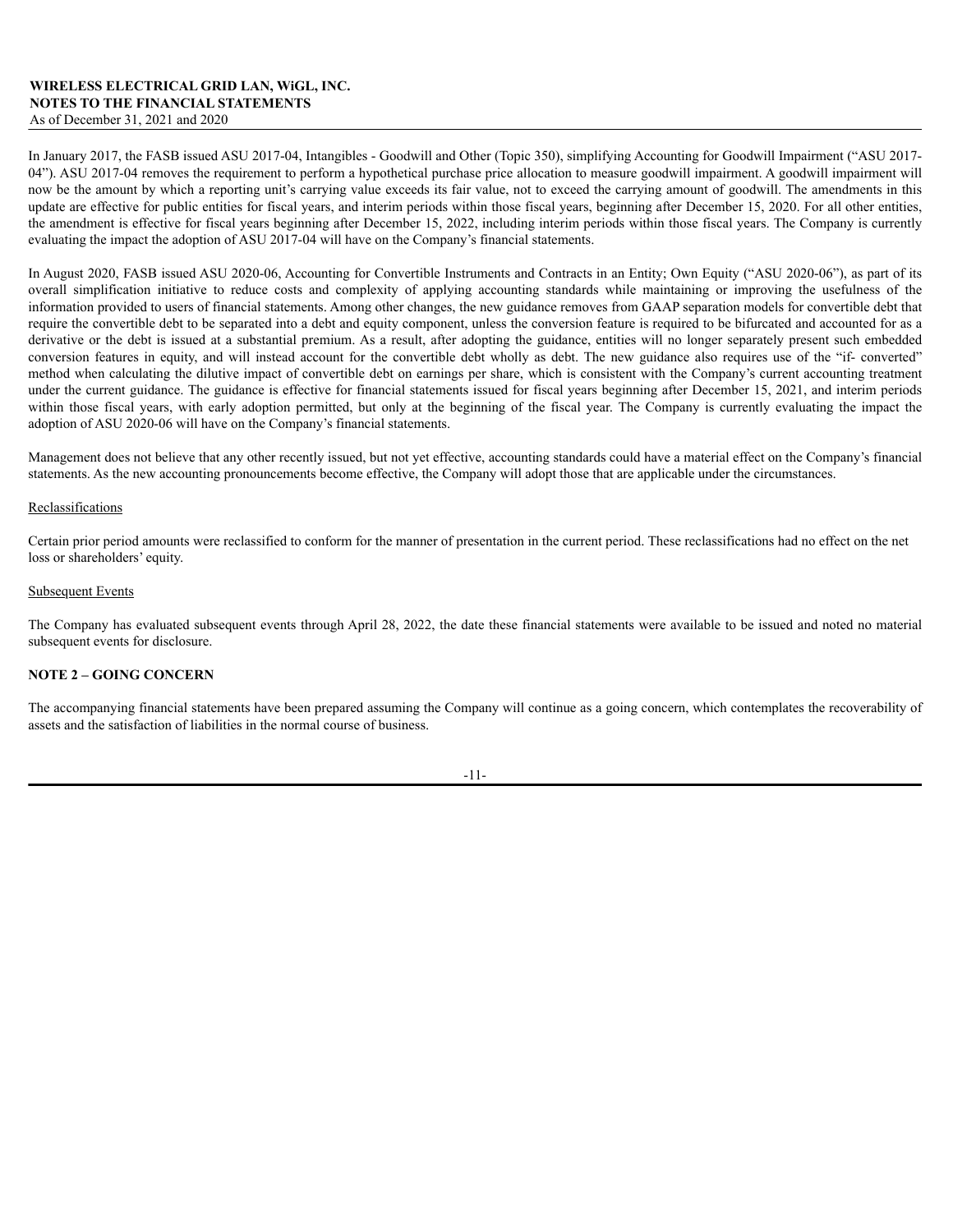The Company sustained a net loss of \$1,859,309 and \$76,486 and had negative operating cash flows for the period ended December 31, 2021 and 2020, respectively. As of December 31, 2021, the Company had an accumulated deficit of \$1,935,795 and limited liquid assets with \$300,669 of cash. These factors raise substantial doubt about the Company's ability to continue as a going concern. The ability of the Company to continue as a going concern is dependent upon management's plans to raise additional capital from the issuance of debt or the sale of stock, its ability to commence profitable sales of its flagship product, and its ability to generate positive operational cash flow. No assurance can be given that the Company will be successful in these efforts. The accompanying financial statements do not include any adjustments that might be required should the Company be unable to continue as a going concern.

# **NOTE 3 – INTANGIBLE ASSETS**

Intangible assets consist of the following at December 31:

|                          | 2021    | 2020   |
|--------------------------|---------|--------|
| Patents issued           | 43,023  | 13,935 |
| Patents pending          | 19,546  | 16,433 |
| Trademarks               | 21,633  |        |
| Total intangible assets  | 84,202  | 30,368 |
| Accumulated amortization | (3,199) | (761)  |
| Intangible assets, net   | 81,003  | 29,607 |

The US Patent #9985465 was awarded on May 29, 2018. The useful life of the utility patent is 20 years from the date of award. In January of 2021 a worldwide patent was issued which was based on the US utility patent issued in May of 2018. The Company began amortization of the worldwide patents over the remaining useful life of the underlying utility patent. There was amortization expense of \$2,438 and \$761 for the year and period ending December 31, 2021 and 2020, respectively.

The Company continues to apply and work on other patents. The related attorney fees are recorded as patents pending and amortization will begin once the patents have been issued. The Company has also filed for multiple Trademarks during the year ended December 31, 2021. As the Company is able to extend the life of the Trademarks indefinitely, they are considered indefinite lived and not amortized. Should the Company allow any of the Trademarks to lapse, they will be expensed within that period.

-12-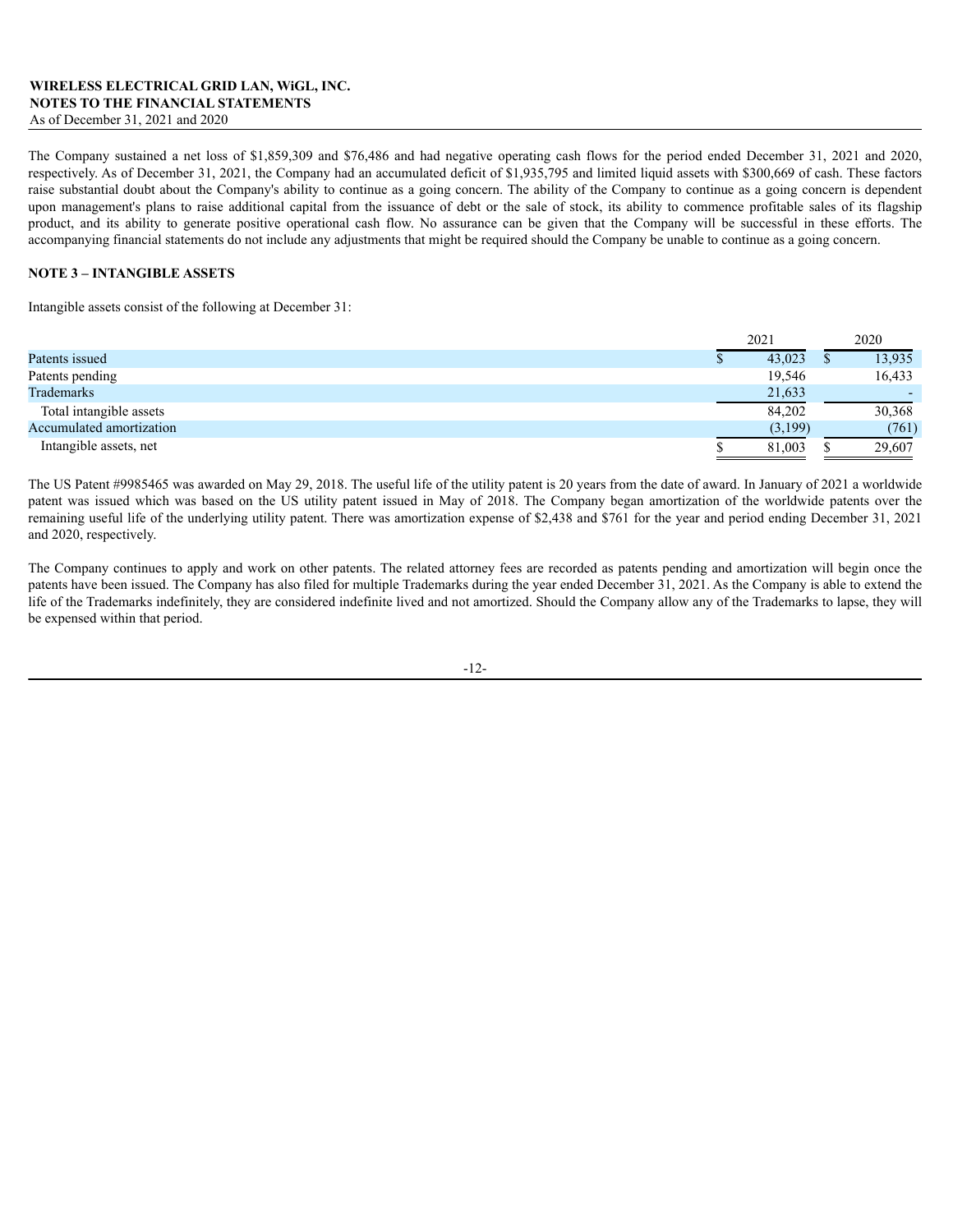# **NOTE 4 – PROPERTY AND EQUIPMENT**

Property and equipment consist of the following at December 31:

|                             |    | 2021     |  | 2020  |  |
|-----------------------------|----|----------|--|-------|--|
| Test equipment and PPE      | D. | 9,287    |  | 6,189 |  |
| Electronic Vehicle          |    | 62,728   |  |       |  |
|                             |    | 72,015   |  | 6,189 |  |
| Accumulated depreciation    |    | (10,003) |  | (771) |  |
|                             |    |          |  |       |  |
| Property and equipment, net |    | 62.012   |  | 5,418 |  |

Depreciation expense for the year and period ended December 31, 2021 and 2020, was \$9,232 and \$771, respectively.

# **NOTE 5 – RELATED PARTY TRANSACTIONS**

During the period ended December 31, 2020 since inception, a shareholder and CEO of the Company contributed funds for operations. These contributions totaled \$56,650 and are recorded under 'common stock' on the balance sheet. Further, the CEO contributed the Wireless Electrical Grid Utility Patent as well as the patent pending. The contribution of the patent and patent pending was recorded at the historical filing costs in the amount of \$30,368 during the period ended December 31, 2020.

During the period ended December 31, 2020, the Company entered into a contract with a Company owned by the Company's Chief Operating Officer (COO), for revenues in the amount of \$60,000. See revenue recognition discussion in Note 1. The contract was entered into prior to the COO holding that position with the Company, however, became COO prior to the contract being completed.

During the year ended December 31, 2021, the Company advanced \$100,000 to the Company's CEO in advance of his annual salary and this remains outstanding at December 31, 2021. Additionally, during the year ended 2021, the Company advanced funds for expenses on behalf of the CEO and the CEO's other Company. The balance of the related party receivable was \$351,978 as of December 31, 2021.

During the year ended December 31, 2021, the CEO increased the line of credit available to the Company to \$90,000. As of December 31, 2020, the Company had an outstanding balance of \$24,054 owed to the CEO. As of December 31, 2021, no amounts have been utilized of the line. During the year ended December 31, 2021, the Company drew an additional \$3,825 on the loan and then made payments of \$27,879 to bring the balance to zero.

# **NOTE 6 – INVESTMENTS**

During the year ended December 31, 2021 the Company invested in equity securities comprised of mutual funds and adopted ASU 2016-01, which requires equity investments to be measured at fair value with changes in fair value recognized in net income. The funds are publicly traded on an active market making them a level 1 on the fair value hierarchy. During the year ending December 31, 2021, the Company invested \$1,759,399 into an Edwards Jones account, received \$502,878 in proceeds from sale of investments, and reinvested \$21,861 of dividends and capital gains into investments. During the year ending December 31, 2021, the Company had unrealized gains of \$78,909 and a loss on stock sales of \$24,890.

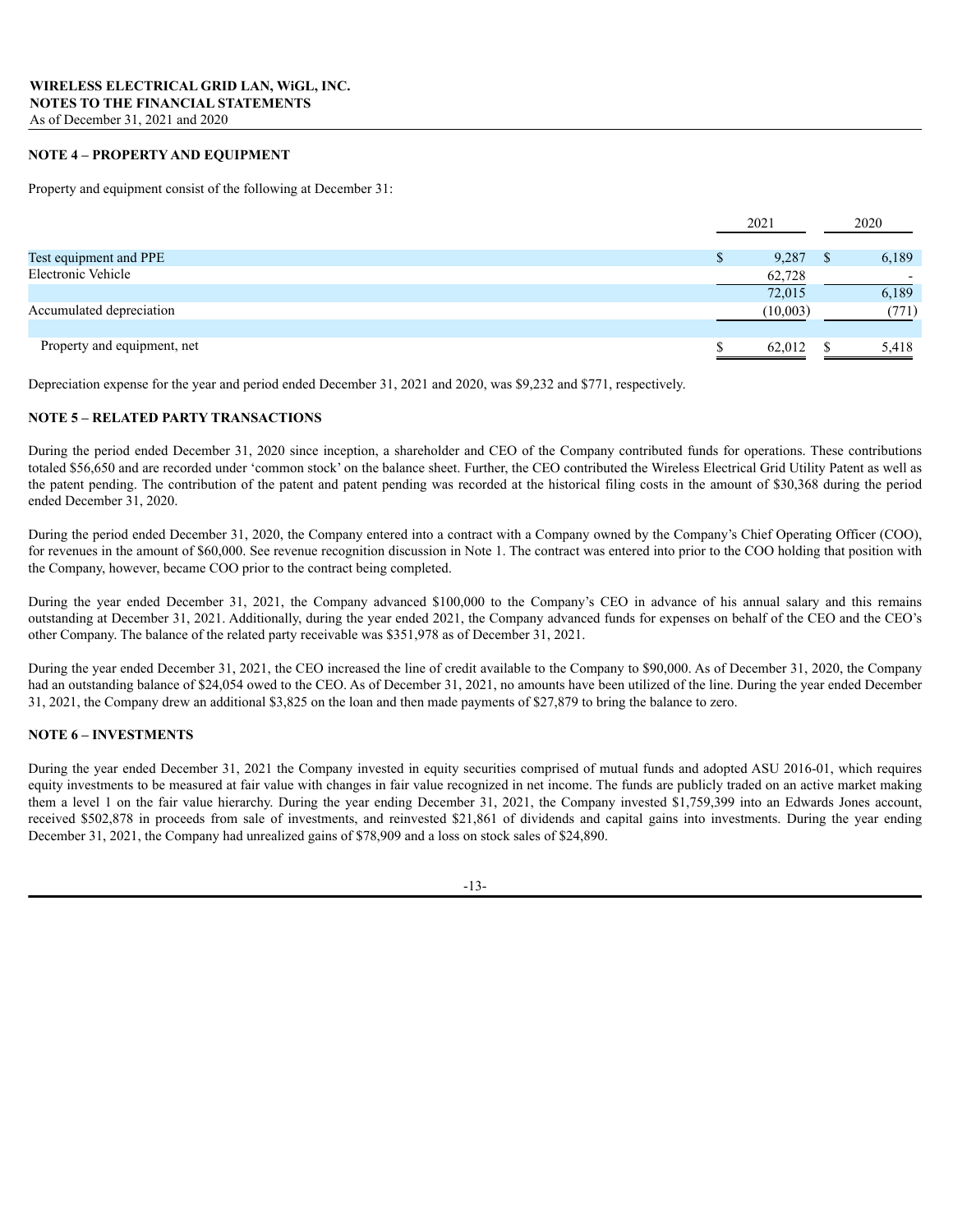During the year ending December 31, 2021, the Company invested \$4,547 in 14 companies via crowd funding. As the companies are not public and without a readily determinable fair value, the Company accounts for these investments at cost, minus impairment in accordance with ASC 321.

# **NOTE 7 – INCOME TAXES**

The Company assesses its income tax positions and records tax benefits for all years subject to examination based upon its evaluation of the facts, circumstances and information available at the reporting date. In accordance with ASC 740-10, for those tax positions where there is a greater than 50% likelihood that a tax benefit will be sustained, the Company's policy is to record the largest amount of tax benefit that is more likely than not to be realized upon ultimate settlement with a taxing authority that has full knowledge of all relevant information. For those income tax positions where there is less than 50% likelihood that a tax benefit will be sustained, no tax benefit will be recognized in the financial statements. The Company has determined that there are no material uncertain tax positions.

The Company accounts for income taxes based on the provisions promulgated by the Internal Revenue Service ("IRS"), which has a statute of limitation of three years from the due date of the return. As such, all tax years are open since the Company's inception. The Company has completed its first year of operations and a full valuation against the projected deferred tax asset has been recorded.

The Company currently has a tax net operating loss carryforwards of approximately \$2,800,000 for which it may receive future tax benefits. However, as of December 31,2021, no such benefit is expected to be recognized in the near term, and therefore, a full valuation allowance has been assessed on any potential income tax benefit. Based on the federal rate of 21% and the State of Virginia rate of 6%, which results in an effective combined tax rate of 26%, the deferred tax asset is \$723,754 and the valuation allowance is \$723,754 which nets to a deferred tax asset of \$0 as of December 31, 2021, resulting in an effective tax rate of 0%. The change in valuation during the year ended December 31, 2021 was \$704,379.

The components of the Company's deferred tax assets are as follows:

|                                        | 2021                     | 2020      |
|----------------------------------------|--------------------------|-----------|
| Net operating loss carryforward        | 2,783,668                | 74,519    |
| Total net operating loss carryforwards | 2,783,668                | 74,519    |
| Deferred tax asset on NOL              | 723,754                  | 19,375    |
| Less: Valuation allowance              | (723, 754)               | (19, 375) |
| Deferred tax asset, net                | $\overline{\phantom{0}}$ |           |

#### **NOTE 8 – COMMON STOCK**

The Company has authorized 500,000,000 shares of no par value common stock. As of December 31, 2021 and 2020, there was 93,001,995 and 83,600,000 shares of common stock issued and outstanding. At December 31, 2020, the Company issued 83,600,000 shares of common stock in exchange for the contributions discussed in Note 5 and totaling \$87,018.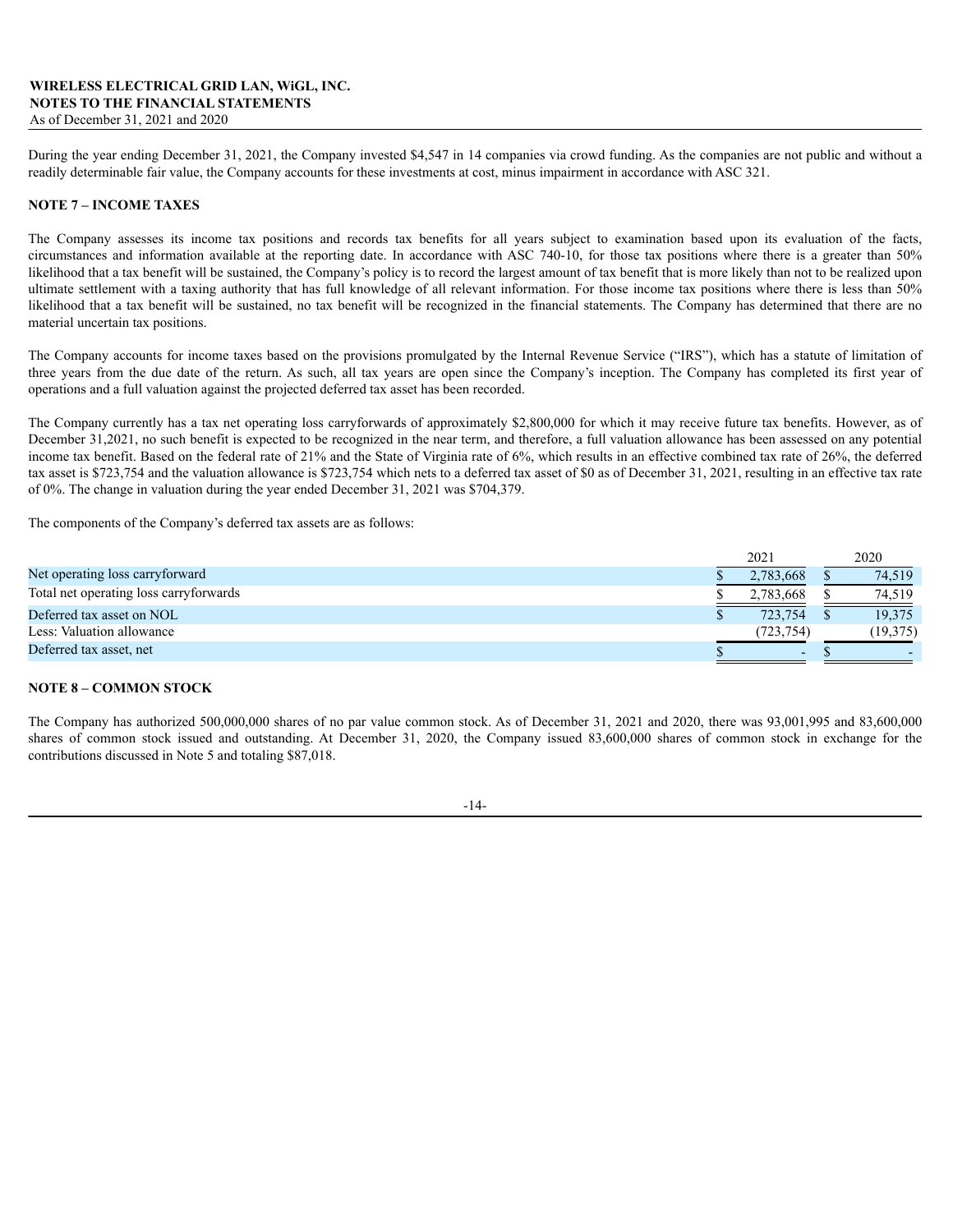During the year ending December 31, 2021, the Company opened up a Regulation CF raise and sold 9,232,512 shares of common stock for gross proceeds of \$4,837,428. There were \$773,721 in net fees related to the fundraise as well as 169,283 of shares issued to StartEngine for services performed valued at \$99,995. Of the gross proceeds, there was \$207,079 placed in escrow and was distributed to the Company on February 18, 2022.

As a part of the fundraise, StartEngine approved a maximum amount of advances by StartEngine on behalf of the Company in the amount of \$276,000. Of that amount, \$155,000 was utilized by the Company, but was repaid from funds raised resulting in a zero balance owing as of December 31, 2021.

# **NOTE 9 – UNRECOVERABLE COSTS**

During the year ended December 31, 2021, the Company was a victim to a scam wherein an e-mail account was hacked and redirected vendor payments to a fraudulent bank account. This resulted in false vendor payments in the amount of \$153,872. To date, the Company has been unable to recover any of the fraudulent payments and therefore, those payments are included as unrecoverable costs in other income (expense) on the statement of operations.

-15-